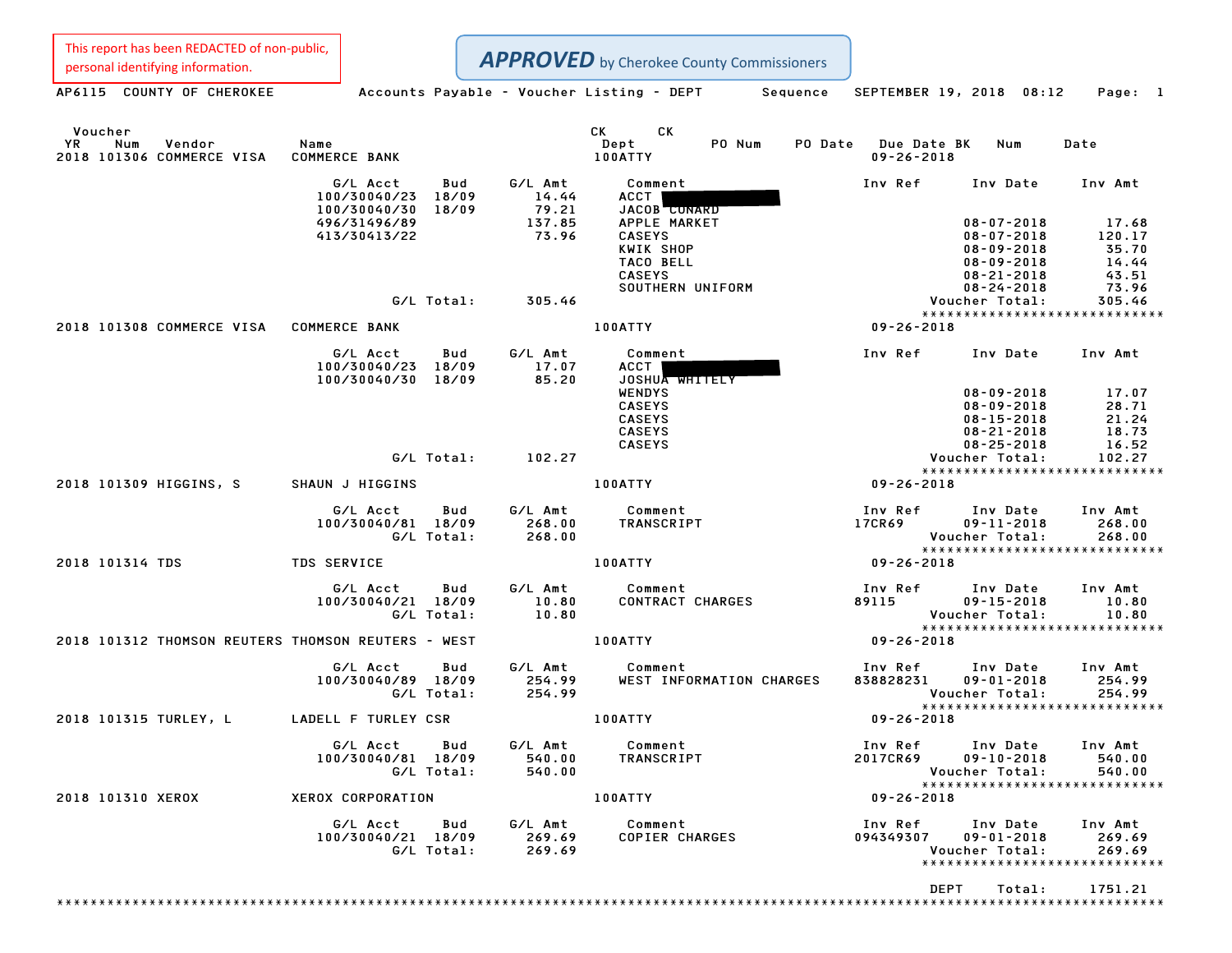AP6115 COUNTY OF CHEROKEE Accounts Payable - Voucher Listing - DEPT Sequence SEPTEMBER 19, <sup>2018</sup> 08:12 Page: <sup>2</sup>

| Voucher<br>YR<br>Num<br>Vendor<br>2018 101425 COMMERCE VISA | Name<br><b>COMMERCE BANK</b>                                   |                             | CK CK<br>PO Num<br>Dept<br><b>100CCLERK</b>                       | PO Date Due Date BK<br>$09 - 26 - 2018$ | Num                                            | Date                                     |
|-------------------------------------------------------------|----------------------------------------------------------------|-----------------------------|-------------------------------------------------------------------|-----------------------------------------|------------------------------------------------|------------------------------------------|
|                                                             | G/L Acct<br>Bud                                                | G/L Amt<br>75.00            | Comment                                                           | Inv Ref                                 | Inv Date                                       | Inv Amt                                  |
|                                                             | 100/30020/88 18/09<br>100/30020/73 18/09<br>100/30020/77 18/09 | 46.50<br>116.36             | ACCT  <br>KANSAS ASSOC<br>PHILLIPS 66                             | R EDMONDSON                             | $08 - 16 - 2018$<br>$08 - 24 - 2018$           | 75.00<br>26.90                           |
|                                                             | 100/30020/29 18/09<br>100/30080/89 18/09                       | 24.70<br>800.00             | PHILLIPS 66<br><b>DOUBLETREE</b>                                  |                                         | $08 - 25 - 2018$<br>$08 - 25 - 2018$           | 19.60<br>116.36                          |
|                                                             | 100/30330/32 18/09                                             | 105.61                      | <b>VSN DOT GOV</b><br><b>VSN DOT GOV</b>                          |                                         | $08 - 27 - 2018$<br>$08 - 28 - 2018$           | 400.00<br>400.00                         |
|                                                             |                                                                |                             | OFFICE MAX<br>OFFICE MAX                                          |                                         | $08 - 29 - 2018$<br>$08 - 29 - 2018$           | 13.63<br>12.59                           |
|                                                             |                                                                |                             | OFFICE MAX                                                        |                                         | $08 - 29 - 2018$                               | 28.39                                    |
|                                                             |                                                                |                             | WAV4STATE PRINT<br><b>USPS</b>                                    |                                         | $08 - 30 - 2018$<br>$08 - 30 - 2018$           | 51.00<br>24.70                           |
|                                                             | G/L Total:                                                     | 1168.17                     |                                                                   |                                         | Voucher Total:                                 | 1168.17<br>***************************** |
| 2018 101426 CORPORATE                                       | SUMNERONE                                                      |                             | <b>100CCLERK</b>                                                  | $09 - 26 - 2018$                        |                                                |                                          |
|                                                             | G/L Acct<br>Bud<br>100/30020/89 18/09                          | G/L Amt<br>198.35           | Comment<br>CONTRACT CHARGES                                       | Inv Ref<br>1894310                      | Inv Date<br>$08 - 30 - 2018$                   | Inv Amt<br>198.35                        |
|                                                             | G/L Total:                                                     | 198.35                      |                                                                   |                                         | Voucher Total:                                 | 198.35                                   |
| 2018 101427 PVD                                             | <b>PVD EDUCATION FUND</b>                                      |                             | <b>100CCLERK</b>                                                  | 09-26-2018                              |                                                | *****************************            |
|                                                             | G/L Acct<br>Bud<br>100/30020/88 18/09                          | G/L Amt<br>110.00           | Comment<br><b>REGISTRATIONS</b><br>LISA BROWN                     | Inv Ref                                 | Inv Date<br>$09 - 14 - 2018$                   | Inv Amt<br>110.00                        |
|                                                             | G/L Total:                                                     | 110.00                      | <b>SUSAN JONES</b>                                                |                                         | Voucher Total:                                 | 110.00                                   |
|                                                             |                                                                |                             |                                                                   |                                         |                                                | *****************************            |
|                                                             |                                                                |                             |                                                                   | DEPT                                    | Total:                                         | 1476.52                                  |
| 2018 101416 CINTAS 459                                      | CINTAS #459                                                    |                             | <b>100CHOUSE</b>                                                  | $09 - 26 - 2018$                        |                                                |                                          |
|                                                             | G/L Acct<br>Bud<br>100/30080/40 18/09<br>G/L Total:            | G/L Amt<br>106.96<br>106.96 | Comment<br><b>DUST MOPS</b>                                       | Inv Ref<br>4009361461                   | Inv Date<br>$09 - 05 - 2018$<br>Voucher Total: | Inv Amt<br>106.96<br>106.96              |
| 2018 101417 COMMERCE VISA                                   | <b>COMMERCE BANK</b>                                           |                             | <b>100CHOUSE</b>                                                  | 09-26-2018                              |                                                | *****************************            |
|                                                             | G/L Acct<br>Bud<br>100/30080/30 18/09                          | G/L Amt<br>10.21            | Comment<br>ACCT  <br><b>RALPH HOUSER</b>                          | Inv Ref                                 | Inv Date                                       | Inv Amt                                  |
|                                                             |                                                                |                             | <b>FAST MART</b><br><b>FAST MART</b>                              |                                         | $08 - 20 - 2018$<br>$09 - 04 - 2018$           | 5.28<br>4.93                             |
|                                                             | G/L Total:                                                     | 10.21                       |                                                                   |                                         | Voucher Total:                                 | 10.21                                    |
| 2018 101418 CRAWFORD CLERK CRAWFORD COUNTY CLERK            |                                                                |                             | <b>100CHOUSE</b>                                                  | $09 - 26 - 2018$                        |                                                | *****************************            |
|                                                             | G/L Acct<br>Bud                                                | G/L Amt                     | Comment                                                           | Inv Ref                                 | Inv Date                                       | Inv Amt                                  |
|                                                             | 100/30080/89 18/09                                             | 875.38                      | DISTRICT CORONERS SALARY<br><b>CHEROKEE COUNTY</b><br>AUGUST 2018 |                                         | $09 - 04 - 2018$                               | 875.38                                   |
|                                                             | G/L Total:                                                     | 875.38                      |                                                                   |                                         | Voucher Total:                                 | 875.38<br>*****************************  |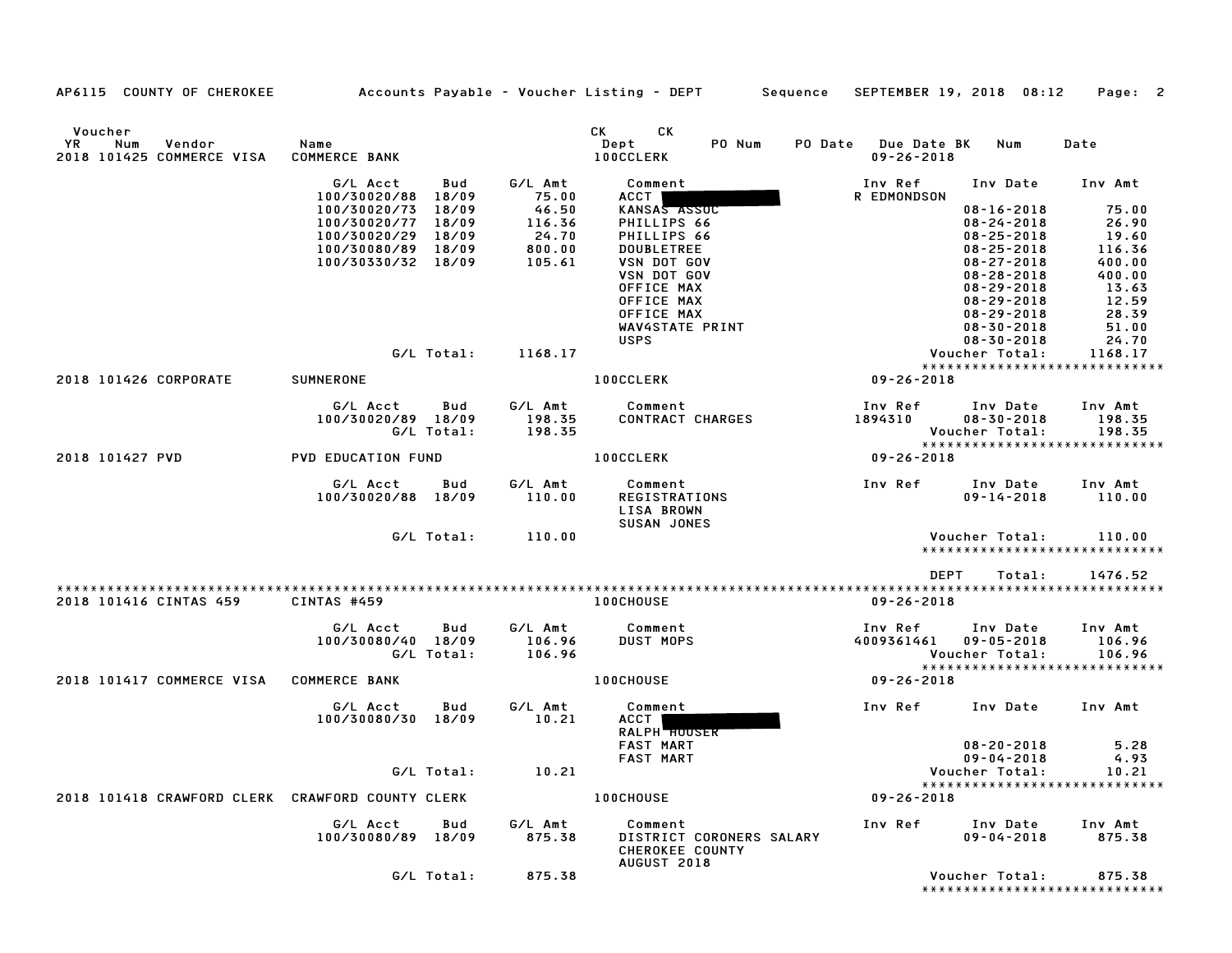| AP6115 COUNTY OF CHEROKEE                                     |                                                            |                    | Accounts Payable – Voucher Listing – DEPT       Sequence   SEPTEMBER 19, 2018  08:12 |                            |                                                                     | Page: 3                   |
|---------------------------------------------------------------|------------------------------------------------------------|--------------------|--------------------------------------------------------------------------------------|----------------------------|---------------------------------------------------------------------|---------------------------|
| Voucher<br><b>YR</b><br>Num<br>Vendor<br>2018 101419 CULLIGAN | Name<br>CULLIGAN OF JOPLIN                                 |                    | CK CK<br>Dept<br>PO Num<br><b>100CHOUSE</b>                                          | $09 - 26 - 2018$           | PO Date Due Date BK Num                                             | Date                      |
|                                                               | G/L Acct<br><b>Bud</b><br>100/30080/83 18/09<br>G/L Total: | 15.85<br>15.85     | G/L Amt Comment<br>WATER                                                             | Inv Ref Inv Date<br>127635 | $09 - 11 - 2018$<br>Voucher Total:<br>***************************** | Inv Amt<br>15.85<br>15.85 |
| 2018 101420 FRONTIER                                          | FRONTIER FORENSICS PA                                      |                    | <b>100CHOUSE</b>                                                                     | $09 - 26 - 2018$           |                                                                     |                           |
|                                                               | G/L Acct<br>Bud<br>100/30080/89 18/09                      | 3335.00            | G/L Amt Comment<br>Comment<br><u>AUTOPSY SERV</u> ICES                               | 772 — 17                   | Inv Ref Inv Date<br>$08 - 31 - 2018$ 3335.00                        | Inv Amt                   |
|                                                               | G/L Total: 3335.00                                         |                    |                                                                                      |                            | Voucher Total:                                                      | 3335.00                   |
| 2018 101421 KONE                                              | KONE INC                                                   |                    | <b>100CHOUSE</b>                                                                     | $09 - 26 - 2018$           | *****************************                                       |                           |
|                                                               | G/L Acct Bud<br>100/30080/80 18/09<br>G/L Total:           | 1297.41<br>1297.41 | G/L Amt Comment<br>MAINTENANCE 9/1/18-11/30/18 959040826 09-01-2018                  |                            | Inv Ref Inv Date Inv Amt<br>Voucher Total:                          | 1297.41<br>1297.41        |
| 2018 101422 KS GAS                                            | KANSAS GAS SERVICE                                         |                    | <b>100CHOUSE</b>                                                                     | $09 - 26 - 2018$           |                                                                     |                           |
|                                                               | G/L Acct Bud<br>100/30080/81 18/09<br>G/L Total:           | 74.83<br>74.83     | G/L Amt Comment<br>ACCT 510241094 1188724 27                                         |                            | Inv Ref Inv Date Inv Amt                                            |                           |
| 2018 101440 PITNEY GLOBAL PITNEY BOWES                        |                                                            |                    | <b>100CHOUSE</b>                                                                     | $09 - 26 - 2018$           |                                                                     |                           |
|                                                               | G/L Acct<br>Bud<br>100/30080/83 18/09                      | 1573.68            | G/L Amt Comment<br><b>LEASE</b><br>ACCT 0011679192                                   |                            | Inv Ref Inv Date Inv Amt<br>3307032801 09-07-2018 1573.68           |                           |
|                                                               | G/L Total:                                                 | 1573.68            |                                                                                      |                            | Voucher Total:<br>*****************************                     | 1573.68                   |
| 2018 101442 PRO SOLUTIONS PRO SOLUTIONS, LLC                  |                                                            |                    | <b>100CHOUSE</b>                                                                     | $09 - 26 - 2018$           |                                                                     |                           |
|                                                               | G/L Acct Bud<br>100/30080/81 18/09<br>G/L Total:           | 18.09<br>18.09     | G/L Amt Comment<br><b>GAS SALES</b>                                                  |                            | Inv Ref      Inv Date<br>201808058  09-15-2018<br>Voucher Total:    | Inv Amt<br>18.09<br>18.09 |
| 2018 101447 TOUCHTON TOUCHTON ELECTRIC INC                    |                                                            |                    | 100CHOUSE                                                                            | $09 - 26 - 2018$           | *****************************                                       |                           |
|                                                               | G/L Acct<br>Bud<br>100/30080/80 18/09                      | G/L Amt<br>34.00   | Comment<br>MAINTENANCE/COVERAGE<br>10/1/18 - 10/71/19<br>10/1/18 - 10/31/18          |                            | Inv Ref Inv Date Inv Amt<br>33441 09-14-2018                        | 34.00                     |
|                                                               | G/L Total:                                                 | 34.00              |                                                                                      |                            | Voucher Total:<br>*****************************                     | 34.00                     |
| 2018 101441 TRUE VALUE COL TRUE VALUE COLUMBUS                |                                                            |                    | <b>100CHOUSE</b>                                                                     | $09 - 26 - 2018$           |                                                                     |                           |
|                                                               | G/L Acct<br>Bud<br>100/30080/79 18/09                      | 94.95              | G/L Amt Comment<br>94.95 SEALANT<br>SEALANT<br><b>BULBS</b>                          | Inv Ref<br>B7899<br>B7875  | Inv Date<br>$09 - 17 - 2018$<br>$09 - 14 - 2018$                    | Inv Amt<br>13.99<br>80.96 |
|                                                               | G/L Total:                                                 | 94.95              |                                                                                      |                            | Voucher Total:<br>*****************************                     | 94.95                     |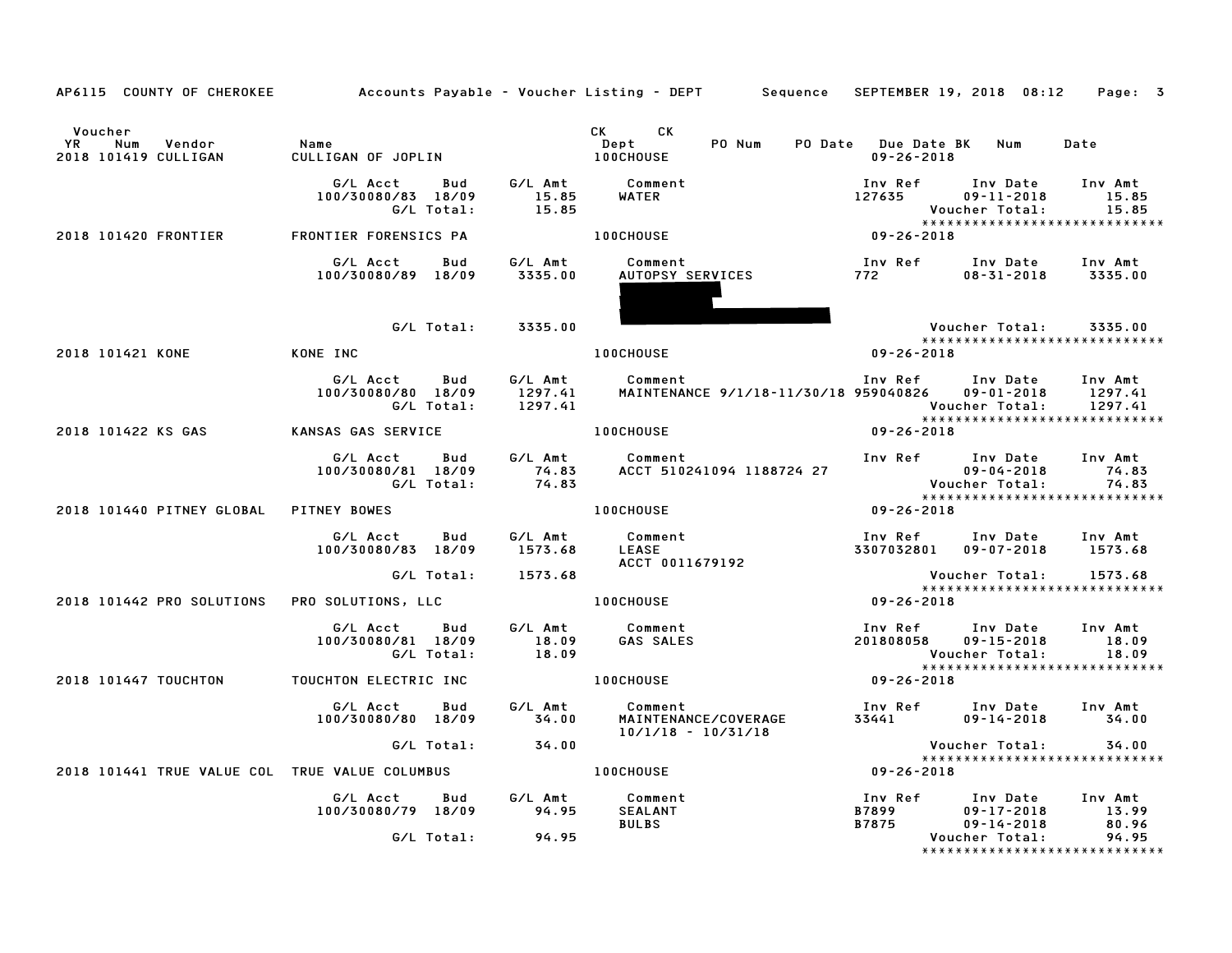| AP6115 COUNTY OF CHEROKEE                                 |                                                             |                             | Accounts Payable – Voucher Listing – DEPT       Sequence   SEPTEMBER 19, 2018  08:12 |                    |                                                                                 | Page: 4                                          |
|-----------------------------------------------------------|-------------------------------------------------------------|-----------------------------|--------------------------------------------------------------------------------------|--------------------|---------------------------------------------------------------------------------|--------------------------------------------------|
| Voucher<br>YR<br>Num<br>Vendor<br>2018 101424 WILBERT MEM | Name<br>WILBERT MEMORIALS                                   |                             | CK <sub>2</sub><br>CK.<br>PO Num<br>Dept<br><b>100CHOUSE</b>                         | $09 - 26 - 2018$   | PO Date Due Date BK Num                                                         | Date                                             |
|                                                           | G/L Acct<br>Bud<br>100/30080/89 18/09                       | G/L Amt<br>12146.53         | Comment<br><b>BALANCE</b><br>BLANK PAVER, PAVERS ENGRAVE                             | Inv Ref<br>MA08205 | Inv Date<br>$07 - 31 - 2018$                                                    | Inv Amt<br>746.53<br>11400.00                    |
|                                                           | G/L Total:                                                  | 12146.53                    |                                                                                      |                    | Voucher Total:<br>*****************************                                 | 12146.53                                         |
|                                                           |                                                             |                             |                                                                                      | DEPT               | Total:                                                                          | 19582.89                                         |
| 2018 101346 CIZERLE, T                                    | <b>TERRY CIZERLE</b>                                        |                             | <b>100DCOURT</b>                                                                     | $09 - 26 - 2018$   |                                                                                 |                                                  |
|                                                           | G/L Acct<br>Bud<br>100/30070/21 18/09<br>G/L Total:         | G/L Amt<br>41.15<br>41.15   | Comment<br>REIMB/OFFICE SUPPLIES                                                     | Inv Ref            | Inv Date<br>$08 - 19 - 2018$<br>Voucher Total:                                  | Inv Amt<br>41.15<br>41.15                        |
| 2018 101322 CULLIGAN                                      | CULLIGAN OF JOPLIN                                          |                             | 100DCOURT                                                                            | 09-26-2018         | *****************************                                                   |                                                  |
|                                                           |                                                             |                             |                                                                                      |                    |                                                                                 |                                                  |
|                                                           | G/L Acct<br>Bud<br>100/30070/83 18/09                       | G/L Amt<br>19.00            | Comment<br><b>COOLER RENTAL</b>                                                      | Inv Ref<br>127029  | Inv Date<br>$08 - 31 - 2018$                                                    | Inv Amt<br>19.00                                 |
|                                                           | G/L Total:                                                  | 19.00                       |                                                                                      |                    | Voucher Total:                                                                  | 19.00                                            |
| 2018 101323 ETTINGERS                                     | ETTINGER'S OFFICE SUPPLY                                    |                             | 100DCOURT                                                                            | $09 - 26 - 2018$   |                                                                                 | *****************************                    |
|                                                           | G/L Acct<br>Bud<br>100/30070/21 18/09<br>G/L Total:         | G/L Amt<br>71.81<br>71.81   | Comment<br>TONER, APT BOOK                                                           | Inv Ref<br>5081300 | Inv Date<br>$08 - 17 - 2018$<br>Voucher Total:                                  | Inv Amt<br>71.81<br>71.81                        |
| 2018 101324 KADCCA, SALINA KADCCA                         |                                                             |                             | 100DCOURT                                                                            | $09 - 26 - 2018$   | *****************************                                                   |                                                  |
|                                                           | G/L Acct<br>Bud<br>100/30070/88 18/09<br>G/L Total:         | G/L Amt<br>150.00<br>150.00 | Comment<br>2018 CONFERENCE REGISTRATN                                                | Inv Ref            | Inv Date<br>$09 - 11 - 2018$<br>Voucher Total:<br>***************************** | Inv Amt<br>150.00<br>150.00                      |
|                                                           |                                                             |                             |                                                                                      | DEPT               | Total:                                                                          | 281.96                                           |
| 2018 101406 CINTAS 0855                                   | <b>CINTAS CORP</b>                                          |                             | 100DEPT OFF                                                                          | $09 - 26 - 2018$   |                                                                                 |                                                  |
|                                                           | G/L Acct<br>Bud<br>100/30330/22 18/09<br>G/L Total:         | G/L Amt<br>85.45<br>85.45   | Comment<br>GLOVES                                                                    | Inv Ref            | Inv Date<br>8403786030 08-24-2018<br>Voucher Total:                             | Inv Amt<br>85.45<br>85.45                        |
| 2018 101303 COMMERCE VISA COMMERCE BANK                   |                                                             |                             | 100DEPT OFF                                                                          | 09-26-2018         | *****************************                                                   |                                                  |
|                                                           | G/L Acct<br>Bud<br>100/30330/30 18/09<br>100/30330/23 18/09 | G/L Amt<br>87.54<br>32.33   | Comment<br>ACCT  <br>KURT BENECKE                                                    |                    | Inv Ref      Inv Date                                                           | Inv Amt                                          |
|                                                           |                                                             |                             | <b>OFFICEMAX</b><br><b>OFFICEMAX</b><br>ACCT O<br>JANE ANN RUDDICK                   |                    | $08 - 09 - 2018$<br>$08 - 09 - 2018$                                            | 26.99<br>60.55                                   |
|                                                           | G/L Total: 119.87                                           |                             | SAMS CLUB                                                                            |                    | $08 - 29 - 2018$<br>Voucher Total:                                              | 32.33<br>119.87<br>***************************** |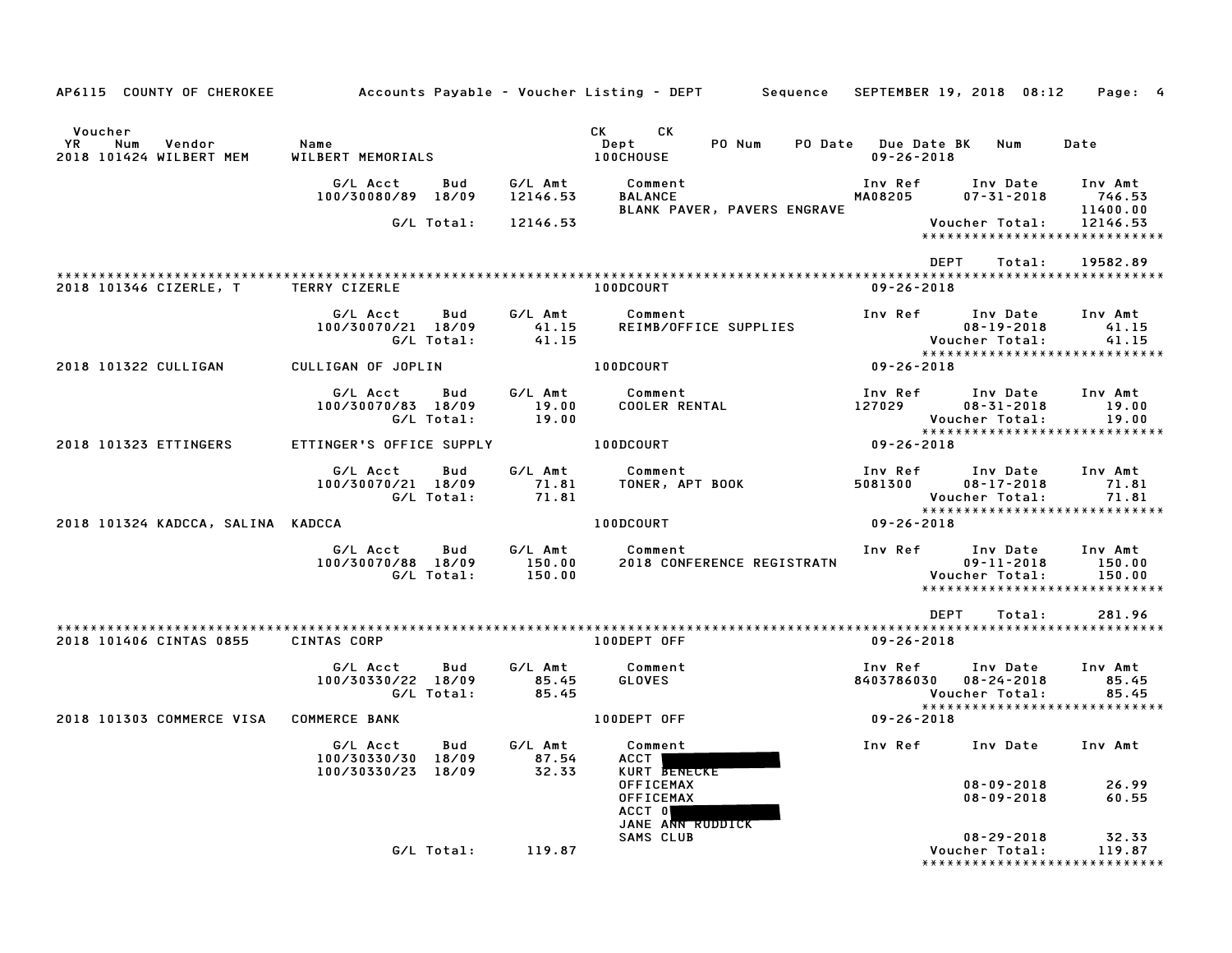| AP6115 COUNTY OF CHEROKEE                               |                                           |                   |                             | Accounts Payable – Voucher Listing – DEPT         Sequence   SEPTEMBER 19, 2018  08:12     Page:  5                                                                                                                                                                   |                                                 |                                                |                                                              |
|---------------------------------------------------------|-------------------------------------------|-------------------|-----------------------------|-----------------------------------------------------------------------------------------------------------------------------------------------------------------------------------------------------------------------------------------------------------------------|-------------------------------------------------|------------------------------------------------|--------------------------------------------------------------|
| Voucher<br>YR<br>Num<br>Vendor<br>2018 101443 ETTINGERS | Name<br>ETTINGER'S OFFICE SUPPLY          |                   |                             | CK<br>CK the control of the control of the control of the control of the control of the control of the control of the control of the control of the control of the control of the control of the control of the control of the contr<br>PO Num<br>Dept<br>100DEPT OFF | PO Date Due Date BK Num<br>$09 - 26 - 2018$     |                                                | Date                                                         |
|                                                         | G/L Acct<br>100/30330/31 18/09            | Bud<br>G/L Total: | G/L Amt<br>109.90<br>109.90 | Comment<br>T/TISSUE, TOWELS                                                                                                                                                                                                                                           | Inv Ref<br>5090360                              | Inv Date<br>$09 - 12 - 2018$<br>Voucher Total: | Inv Amt<br>109.90<br>109.90                                  |
| 2018 101413 RR                                          | R R DONNELLEY                             |                   |                             | 100DEPT OFF                                                                                                                                                                                                                                                           | 09-26-2018                                      |                                                | ******************************                               |
|                                                         | G/L Acct<br>100/30330/26 18/09            | Bud<br>G/L Total: | G/L Amt<br>192.77<br>192.77 | Comment<br>ENV., 1099S, W2S                                                                                                                                                                                                                                           | Inv Ref<br>592722163                            | Inv Date<br>$09 - 05 - 2018$<br>Voucher Total: | Inv Amt<br>192.77<br>192.77<br>***************************** |
|                                                         |                                           |                   |                             |                                                                                                                                                                                                                                                                       | DEPT                                            | Total:                                         | 507.99                                                       |
| 2018 101444 BLUE VALLEY                                 | BLUE VALLEY PUBLIC SAFETY, INC 100E/P     |                   |                             |                                                                                                                                                                                                                                                                       | $09 - 26 - 2018$                                |                                                |                                                              |
|                                                         | G/L Acct<br>100/30090/89 18/09            | Bud               | G/L Amt<br>16447.52         | Comment<br>UHF RADIO, CONTROL PCB<br>ANTENNA, TRAVEL/LABOR                                                                                                                                                                                                            | Inv Ref      Inv Date<br>13245                  | $08 - 23 - 2018$                               | Inv Amt<br>16447.52                                          |
|                                                         |                                           | G/L Total:        | 16447.52                    |                                                                                                                                                                                                                                                                       |                                                 | Voucher Total:                                 | 16447.52<br>*****************************                    |
| 2018 101423 COMMERCE VISA COMMERCE BANK                 |                                           |                   |                             | 100E/P                                                                                                                                                                                                                                                                | 09-26-2018                                      |                                                |                                                              |
|                                                         | G/L Acct<br>100/30090/30 18/09            | Bud<br>18/09      | G/L Amt<br>45.14            | Comment<br>ACCT  <br>JASON ALLISON<br><b>FAST MART</b><br><b>CENEX</b>                                                                                                                                                                                                | Inv Ref Inv Date Inv Amt                        | $08 - 19 - 2018$<br>$08 - 23 - 2018$           | 25.02<br>20.12                                               |
|                                                         |                                           | G/L Total:        | 45.14                       |                                                                                                                                                                                                                                                                       |                                                 | Voucher Total:                                 | 45.14                                                        |
| 2018 101446 EMPIRE                                      | EMPIRE DISTRICT ELECTRIC COMPANY 100E/P   |                   |                             |                                                                                                                                                                                                                                                                       | 09-26-2018                                      |                                                | *****************************                                |
|                                                         | G/L Acct<br>100/30090/89 18/09            | Bud<br>G/L Total: | G/L Amt<br>41.51<br>41.51   | Comment<br>ACCT 122003-60-1                                                                                                                                                                                                                                           | Inv Ref      Inv Date                           | $09 - 07 - 2018$<br>Voucher Total:             | Inv Amt<br>41.51<br>41.51                                    |
| 2018 101409 HEARTLAND                                   | HEARTLAND ELECTRIC COOPERATIVE INC 100E/P |                   |                             |                                                                                                                                                                                                                                                                       | $09 - 26 - 2018$                                |                                                | *****************************                                |
|                                                         | G/L Acct<br>100/30090/89 18/09            | Bud<br>G/L Total: | G/L Amt<br>47.20<br>47.20   | Comment<br>ACCT50891200                                                                                                                                                                                                                                               | Inv Ref      Inv Date<br>STORM SIREN 09-04-2018 | Voucher Total:                                 | Inv Amt<br>47.20<br>47.20                                    |
| 2018 101410 WESTAR                                      | WESTAR ENERGY                             |                   |                             | 100E/P                                                                                                                                                                                                                                                                | 09-26-2018                                      |                                                | *****************************                                |
|                                                         | G/L Acct<br>100/30090/89 18/09            | Bud<br>G/L Total: | 33.51                       | G/L Amt Comment<br>33.51 ACCT 2457329745                                                                                                                                                                                                                              | Inv Ref                                         | Inv Date<br>$09 - 26 - 2018$<br>Voucher Total: | Inv Amt<br>33.51<br>33.51<br>*****************************   |
|                                                         |                                           |                   |                             |                                                                                                                                                                                                                                                                       | <b>DEPT</b>                                     | Total:                                         | 16614.88                                                     |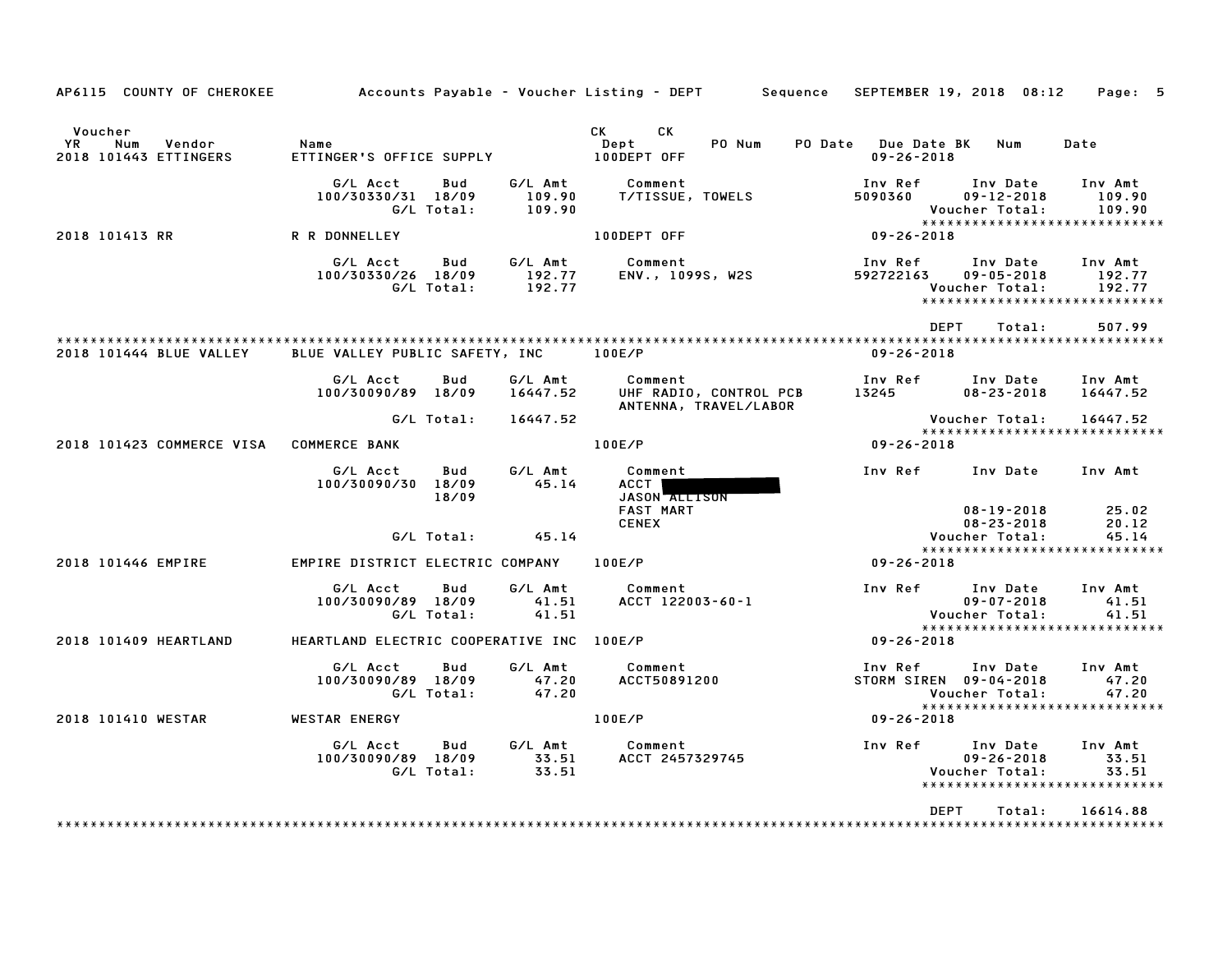| AP6115 COUNTY OF CHEROKEE                                 |                                          |                       |                            | Accounts Payable – Voucher Listing – DEPT                                        | Sequence            | SEPTEMBER 19, 2018 08:12                         |                                                          | Page: 6                                         |
|-----------------------------------------------------------|------------------------------------------|-----------------------|----------------------------|----------------------------------------------------------------------------------|---------------------|--------------------------------------------------|----------------------------------------------------------|-------------------------------------------------|
| Voucher<br>YR.<br>Num<br>Vendor<br>2018 101407 SANDERS, R | Name<br><b>RODNEY SANDERS</b>            |                       |                            | CK<br>CK<br>Dept<br>PO Num<br>100GIS                                             | PO Date             | <b>Due Date BK</b><br>$09 - 26 - 2018$           | Num                                                      | Date                                            |
|                                                           | G/L Acct<br>100/30210/89                 | Bud<br>18/09          | G/L Amt<br>1662.50         | Comment<br>OFFSITE GIS DATA SUPPORT<br><b>GIS TECH SUPPORT</b><br>UPDATED ARCGIS | JUNE<br><b>JULY</b> | Inv Ref<br>20180807                              | Inv Date<br>$09 - 04 - 2018$                             | Inv Amt<br>840.00<br>522.50<br>150.00<br>150.00 |
|                                                           |                                          | G/L Total:            | 1662.50                    |                                                                                  |                     |                                                  | Voucher Total:                                           | 1662.50<br>*****************************        |
|                                                           |                                          |                       |                            |                                                                                  |                     | <b>DEPT</b>                                      | Total:                                                   | 1662.50                                         |
| 2018 101412 COMMERCE VISA                                 | <b>COMMERCE BANK</b>                     |                       |                            | 100HR                                                                            |                     | $09 - 26 - 2018$                                 |                                                          |                                                 |
|                                                           | G/L Acct<br>100/30095/76<br>100/30095/23 | Bud<br>18/09<br>18/09 | G/L Amt<br>232.72<br>31.88 | Comment<br>ACCT<br>DEANA RANDALL                                                 |                     | Inv Ref                                          | Inv Date                                                 | Inv Amt                                         |
|                                                           |                                          |                       |                            | KS STAR TIN LIZARD<br>POPLAR RESTAURANT<br><b>DOUBLETREE</b>                     |                     | 1                                                | $08 - 22 - 2018$<br>$08 - 24 - 2018$<br>$08 - 25 - 2018$ | 11.88<br>20.00<br>232.72                        |
|                                                           |                                          | G/L Total:            | 264.60                     |                                                                                  |                     |                                                  | Voucher Total:                                           | 264.60                                          |
|                                                           |                                          |                       |                            |                                                                                  |                     |                                                  | *******************                                      | **********                                      |
|                                                           |                                          |                       |                            |                                                                                  |                     | <b>DEPT</b>                                      | Total:                                                   | 264.60                                          |
| 2018 101431 COMMERCE VISA                                 | <b>COMMERCE BANK</b>                     |                       |                            | **************************<br>100REGOFDEED                                       |                     | ****************************<br>$09 - 26 - 2018$ |                                                          |                                                 |
|                                                           | G/L Acct<br>100/30050/77<br>100/30050/30 | Bud<br>18/09<br>18/09 | G/L Amt<br>232.72<br>45.27 | Comment<br>ACCT<br><b>BARBARA BILKE</b>                                          |                     | Inv Ref                                          | Inv Date                                                 | Inv Amt                                         |
|                                                           | 100/30050/29                             | 18/09                 | 25.05                      | VISTA<br><b>APPLEBEES</b>                                                        |                     |                                                  | $08 - 17 - 2018$<br>$08 - 22 - 2018$                     | 25.05<br>10.81                                  |
|                                                           |                                          |                       |                            | KS STAR TIN LIZARD                                                               |                     |                                                  | $08 - 22 - 2018$                                         | 10.25                                           |
|                                                           |                                          |                       |                            | LOS COCOS<br><b>LEGENDS</b>                                                      |                     | 1                                                | $08 - 24 - 2018$<br>$08 - 24 - 2018$                     | 9.75<br>14.46                                   |
|                                                           |                                          |                       |                            | <b>DOUBLETREE</b>                                                                |                     | 2                                                | $08 - 25 - 2018$                                         | 232.72                                          |
|                                                           |                                          | G/L Total:            | 303.04                     |                                                                                  |                     |                                                  | Voucher Total:                                           | 303.04                                          |
| 2018 101432 COMMERCE VISA                                 | <b>COMMERCE BANK</b>                     |                       |                            | 100REGOFDEED                                                                     |                     | $09 - 26 - 2018$                                 |                                                          |                                                 |
|                                                           | G/L Acct<br>100/30050/30                 | Bud<br>18/09          | G/L Amt<br>58.90           | Comment<br>ACCT<br>KAREN JUHNSTON                                                |                     | Inv Ref                                          | Inv Date                                                 | Inv Amt                                         |
|                                                           |                                          |                       |                            | <b>APPLEBEES</b><br>KS STAR TIN LIZARD<br>POPLAR RESTAURANT                      |                     |                                                  | $08 - 22 - 2018$<br>$08 - 22 - 2018$<br>$08 - 24 - 2018$ | 15.14<br>18.34<br>10.96                         |
|                                                           |                                          | G/L Total:            | 58.90                      | <b>LEGENDS</b>                                                                   |                     | $\mathbf{z}$                                     | $08 - 24 - 2018$<br>Voucher Total:                       | 14.46<br>58.90                                  |
|                                                           |                                          |                       |                            |                                                                                  |                     |                                                  |                                                          |                                                 |
|                                                           |                                          |                       |                            |                                                                                  |                     | <b>DEPT</b>                                      | Total:                                                   | 361.94                                          |
|                                                           |                                          |                       |                            |                                                                                  |                     |                                                  |                                                          |                                                 |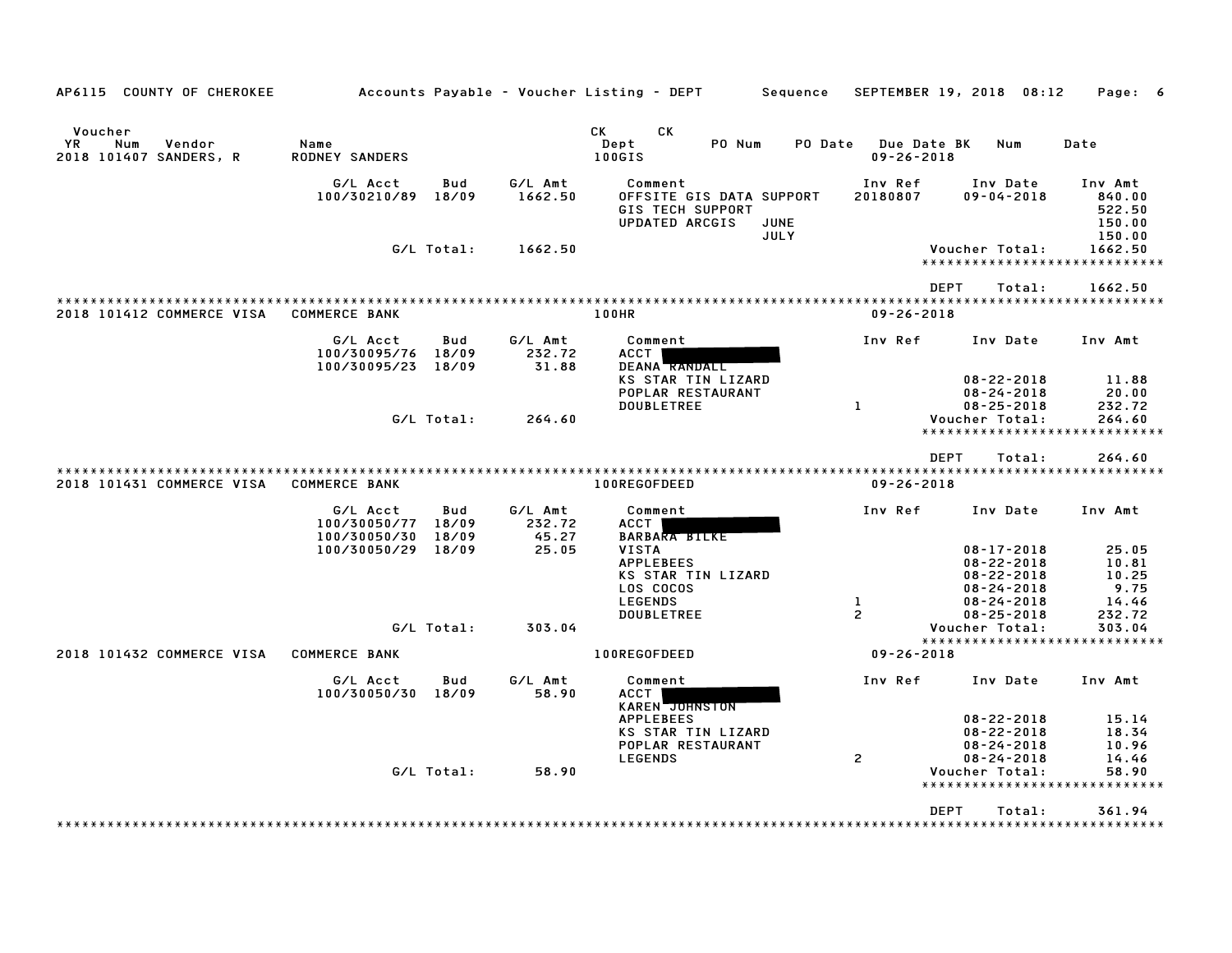|                                                                       |                                                                                                 |                  | AP6115 COUNTY OF CHEROKEE Accounts Payable - Voucher Listing - DEPT Sequence SEPTEMBER 19, 2018 08:12 Page: 7 |                                                                                                                    |                                                                                                                |                                                              |
|-----------------------------------------------------------------------|-------------------------------------------------------------------------------------------------|------------------|---------------------------------------------------------------------------------------------------------------|--------------------------------------------------------------------------------------------------------------------|----------------------------------------------------------------------------------------------------------------|--------------------------------------------------------------|
| Voucher<br><b>YR</b><br>Num Vendor Name<br>2018 101351 AT&T 5068 AT&T |                                                                                                 |                  | CK CK<br>Dept<br><b>100SHERIFF</b>                                                                            | PO Num PO Date Due Date BK Num<br>09-26-2018                                                                       |                                                                                                                | Date                                                         |
|                                                                       | G/L Total: 20.11                                                                                |                  | G/L Acct  Bud  G/L Amt  Comment<br>100/30060/74 18/09  20.11  ACCT  030  517  9815  001                       |                                                                                                                    |                                                                                                                | 20.11<br>20.11<br>******************************             |
| 2018 101353 CENTURYLINK2961 CENTURYLINK                               |                                                                                                 |                  | <b>100SHERIFF</b>                                                                                             | 09-26-2018                                                                                                         |                                                                                                                |                                                              |
|                                                                       | G/L Acct Bud<br>G/L Total:                                                                      | 156.66           | G/L Amt Comment<br>100/30060/74 18/09 156.66 ACCT 314237715                                                   | Inv Ref Inv Date Inv Amt<br>----<br>09-01-2010<br>Voucher Total: 156.66<br>******************************          |                                                                                                                |                                                              |
| 2018 101354 CHARM TEX CHARM-TEX INC                                   |                                                                                                 |                  | <b>100SHERIFF</b>                                                                                             | $09 - 26 - 2018$                                                                                                   |                                                                                                                |                                                              |
|                                                                       | G/L Acct Bud G/L Amt Comment<br>G/L Total:                                                      | 444.72           | 100/30060/37 18/09 444.72 RAZOR, TOOTHPASTE, DEOD                                                             | Inv Ref Inv Date Inv Amt<br>0172033 09-04-2018 444.72<br>Voucher Total: 444.72<br>******************************** |                                                                                                                |                                                              |
| 2018 101355 CINTAS FIRE                                               | CINTAS FIRE PROTECTION                                                                          |                  | <b>100SHERIFF</b>                                                                                             | $09 - 26 - 2018$                                                                                                   |                                                                                                                |                                                              |
|                                                                       | G/L Acct  Bud  G/L Amt  Comment<br>100/30060/80  18/09  925.78  INSPECTION<br>G/L Total: 925.78 |                  |                                                                                                               | Inv Ref Inv Date Inv Amt<br>0F58604066  09-07-2018  925.78                                                         | Voucher Total:                                                                                                 | 925.78<br>******************************                     |
| 2018 101357 CITY TELE                                                 | CITY TELE COIN COMPANY INC <b>100SHERIFF</b>                                                    |                  |                                                                                                               | 09-26-2018                                                                                                         |                                                                                                                |                                                              |
|                                                                       | G/L Acct Bud G/L Amt Comment<br>100/30060/37 18/09 2000.00<br>G/L Total: 2000.00                |                  | Comment<br>CALLING CARDS                                                                                      | Inv Ref      Inv Date     Inv Amt<br>17687           08-30-2018       2000.00<br>Voucher Total:       2000.00      | <b>Voucher Total:</b>                                                                                          |                                                              |
| 2018 101360 COL TEL COLUMBUS TELEPHONE COMPANY 100SHERIFF             |                                                                                                 |                  |                                                                                                               | 09-26-2018                                                                                                         |                                                                                                                |                                                              |
|                                                                       | G/L Acct   Bud<br>100/30060/74 18/09 46.47 ACCT 171<br>G/L Total:                               | 46.47            | G/L Amt Comment                                                                                               | Inv Ref Inv Date Inv Amt<br>10-01-2018 46.47                                                                       | Voucher Total:                                                                                                 | 46.47<br>46.47<br>*****************************              |
| 2018 101358 COLUMBUS                                                  | CITY OF COLUMBUS                                                                                |                  | <b>100SHERIFF</b>                                                                                             | 09-26-2018                                                                                                         |                                                                                                                |                                                              |
|                                                                       | G/L Acct<br><b>Bud</b><br>G/L Total:                                                            | 110.00           | G/L Amt Comment                                                                                               | Inv Ref Inv Date Inv Amt<br>09-52410-01 08-29-2018 110.00                                                          | Voucher Total: 110.00                                                                                          |                                                              |
| 2018 101362 COMMERCE VISA COMMERCE BANK                               |                                                                                                 |                  | <b>100SHERIFF</b>                                                                                             | $09 - 26 - 2018$                                                                                                   |                                                                                                                | *****************************                                |
|                                                                       | G/L Acct<br>Bud<br>100/30060/30 18/09<br>100/30060/88 18/09                                     | G/L Amt<br>60.56 | Comment<br>ACCT I<br>313.26 TERRY CLUGSTON                                                                    | Inv Ref Inv Date Inv Amt                                                                                           |                                                                                                                |                                                              |
|                                                                       | 100/30060/94 18/09                                                                              | 1367.16          | <b>CASEYS</b><br>HAMPTON INNS<br>KS CHER CO MOTOR<br>EGOV<br><b>PAYPAL</b><br><b>PAYPAL</b><br><b>PAYPAL</b>  |                                                                                                                    | $08 - 10 - 2018$<br>$08 - 12 - 2018$<br>$08 - 13 - 2018$<br>08-13-2018<br>$08 - 23 - 2018$<br>$08 - 25 - 2018$ | 60.56<br>313.26<br>28.75<br>.72<br>289.98<br>97.96<br>949.75 |
|                                                                       | G/L Total:                                                                                      | 1740.98          |                                                                                                               |                                                                                                                    | $08 - 29 - 2018$<br>Voucher Total:                                                                             | 1740.98<br>*****************************                     |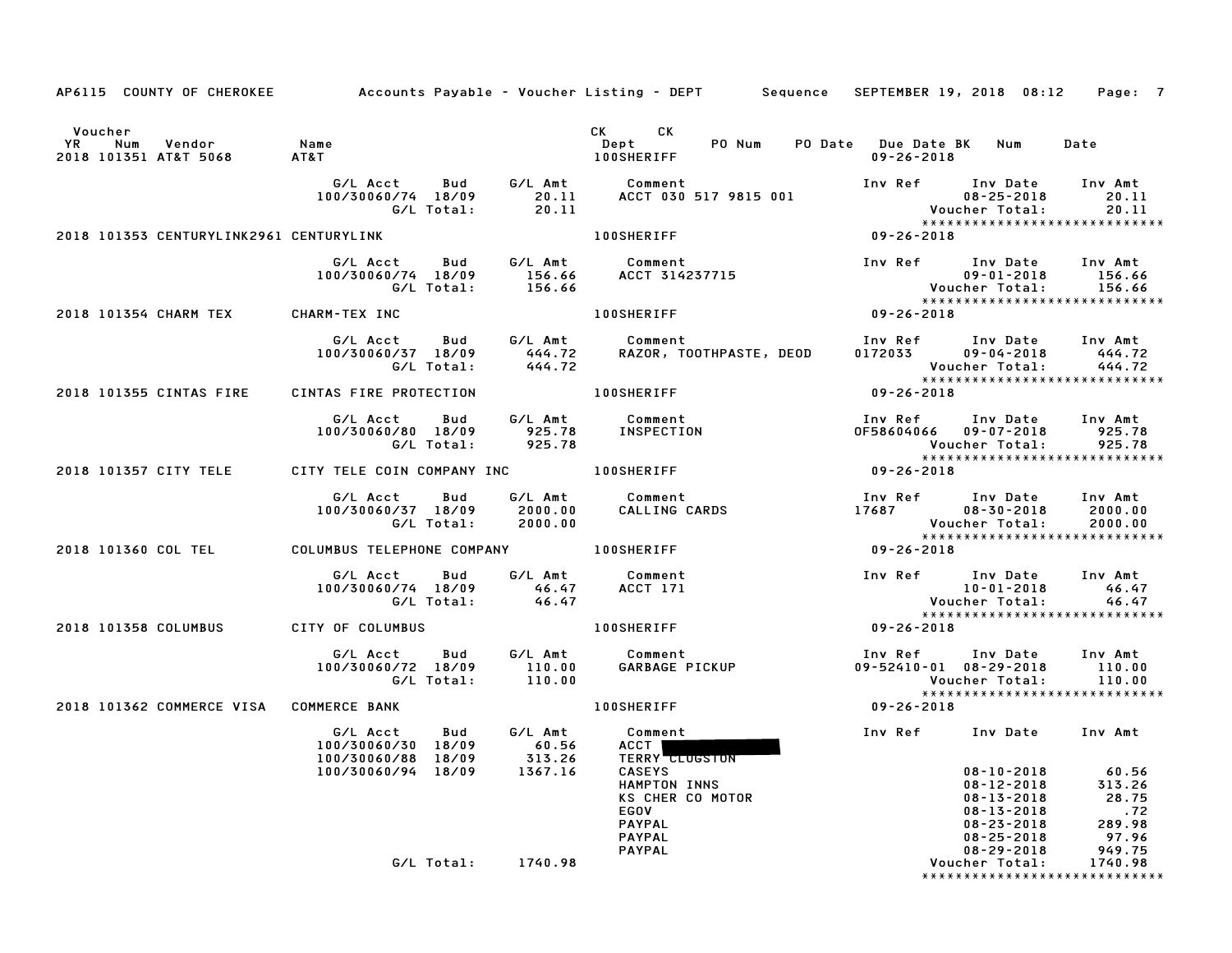| AP6115 COUNTY OF CHEROKEE                                    |                                                      |            |                           | Accounts Payable – Voucher Listing – DEPT         Sequence                                                                                                                                                                                                                  | SEPTEMBER 19, 2018 08:12                    |                                                                              | Page: 8                                 |
|--------------------------------------------------------------|------------------------------------------------------|------------|---------------------------|-----------------------------------------------------------------------------------------------------------------------------------------------------------------------------------------------------------------------------------------------------------------------------|---------------------------------------------|------------------------------------------------------------------------------|-----------------------------------------|
| Voucher<br>YR.<br>Num<br>Vendor<br>2018 101373 COMMERCE VISA | Name<br><b>COMMERCE BANK</b>                         |            |                           | CK<br>CK and the set of the set of the set of the set of the set of the set of the set of the set of the set of the set of the set of the set of the set of the set of the set of the set of the set of the set of the set of the se<br>PO Num<br>Dept<br><b>100SHERIFF</b> | PO Date Due Date BK Num<br>$09 - 26 - 2018$ |                                                                              | Date                                    |
|                                                              | G/L Acct<br>100/30060/86 18/09<br>100/30060/88 18/09 | Bud        | G/L Amt<br>31.46<br>23.16 | Comment<br>ACCT 0<br>MICHELLE HAYNES<br>CINDYS COPPER KETTLE                                                                                                                                                                                                                | Inv Ref                                     | Inv Date<br>$08 - 08 - 2018$                                                 | Inv Amt<br>23.16                        |
|                                                              |                                                      | G/L Total: | 54.62                     | WALMART                                                                                                                                                                                                                                                                     |                                             | $09 - 02 - 2018$<br>Voucher Total:                                           | 31.46<br>54.62                          |
| 2018 101374 COMMERCE VISA                                    | <b>COMMERCE BANK</b>                                 |            |                           | <b>100SHERIFF</b>                                                                                                                                                                                                                                                           | $09 - 26 - 2018$                            |                                                                              | *****************************           |
|                                                              | G/L Acct<br>100/30060/30 18/09                       | Bud        | G/L Amt<br>38.63          | Comment<br>ACCT I<br>CURTIS NIDA                                                                                                                                                                                                                                            | Inv Ref                                     | Inv Date                                                                     | Inv Amt                                 |
|                                                              |                                                      | G/L Total: | 38.63                     | KWIK SHOP                                                                                                                                                                                                                                                                   |                                             | $08 - 08 - 2018$<br>Voucher Total:                                           | 38.63<br>38.63                          |
| 2018 101375 COMMERCE VISA                                    | <b>COMMERCE BANK</b>                                 |            |                           | <b>100SHERIFF</b>                                                                                                                                                                                                                                                           | $09 - 26 - 2018$                            |                                                                              | *****************************           |
|                                                              | G/L Acct<br>100/30060/73 18/09                       | Bud        | G/L Amt<br>170.65         | Comment<br>ACCT  <br>DENNIS OPLOTNIK                                                                                                                                                                                                                                        | Inv Ref                                     | Inv Date                                                                     | Inv Amt                                 |
|                                                              |                                                      |            |                           | DOLLAR GENERAL<br>CINDYS COPPER KETTLE<br>HOME DEPOT<br>KWIK SHOP                                                                                                                                                                                                           |                                             | $08 - 06 - 2018$<br>$08 - 09 - 2018$<br>$08 - 25 - 2018$<br>$08 - 31 - 2018$ | 11.17<br>24.57<br>59.16<br>33.01        |
|                                                              |                                                      |            |                           | <b>MCDONALDS</b><br><b>WENDYS</b><br>PEDROS CAFE                                                                                                                                                                                                                            |                                             | $08 - 31 - 2018$<br>$08 - 31 - 2018$<br>$09 - 04 - 2018$                     | 4.80<br>18.39<br>19.55                  |
|                                                              |                                                      | G/L Total: | 170.65                    |                                                                                                                                                                                                                                                                             |                                             | Voucher Total:                                                               | 170.65<br>***************************** |
| 2018 101377 COMMERCE VISA COMMERCE BANK                      |                                                      |            |                           | <b>100SHERIFF</b>                                                                                                                                                                                                                                                           | $09 - 26 - 2018$                            |                                                                              |                                         |
|                                                              | G/L Acct<br>100/30060/21 18/09                       | Bud        | G/L Amt<br>17.40          | Comment<br>ACCT                                                                                                                                                                                                                                                             | Inv Ref                                     | Inv Date                                                                     | Inv Amt                                 |
|                                                              |                                                      | G/L Total: | 17.40                     | <b>USPS</b>                                                                                                                                                                                                                                                                 |                                             | $08 - 31 - 2018$<br>Voucher Total:                                           | 17.40<br>17.40                          |
| 2018 101378 COMMERCE VISA                                    | <b>COMMERCE BANK</b>                                 |            |                           | <b>100SHERIFF</b>                                                                                                                                                                                                                                                           | $09 - 26 - 2018$                            |                                                                              | *****************************           |
|                                                              | G/L Acct<br>100/30060/25 18/09                       | Bud        | G/L Amt<br>25.07          | Comment<br>ACCT<br>JORNELL FONDREN                                                                                                                                                                                                                                          | Inv Ref                                     | Inv Date Inv Amt                                                             |                                         |
|                                                              |                                                      | G/L Total: | 25.07                     | WALMART                                                                                                                                                                                                                                                                     |                                             | $08 - 06 - 2018$<br>Voucher Total:                                           | 25.07<br>25.07                          |
| 2018 101379 COMMERCE VISA                                    | <b>COMMERCE BANK</b>                                 |            |                           | <b>100SHERIFF</b>                                                                                                                                                                                                                                                           | $09 - 26 - 2018$                            |                                                                              | *****************************           |
|                                                              | G/L Acct<br>100/30060/88 18/09                       | Bud        | G/L Amt<br>385.69         | Comment<br>ACCT                                                                                                                                                                                                                                                             | Inv Ref Inv Date                            |                                                                              | Inv Amt                                 |
|                                                              | 100/30060/30 18/09<br>460/31460/01 18/09             |            | 42.28<br>500.00           | DAVID GROVES<br>KHP VIN INSP<br><b>KS GOV</b>                                                                                                                                                                                                                               |                                             | $08 - 14 - 2018$<br>$08 - 16 - 2018$                                         | 500.00<br>385.69                        |
|                                                              |                                                      | G/L Total: | 927.97                    | PHILLIPS 66                                                                                                                                                                                                                                                                 |                                             | $08 - 24 - 2018$<br>Voucher Total:<br>*****************                      | 42.28<br>927.97<br>**********           |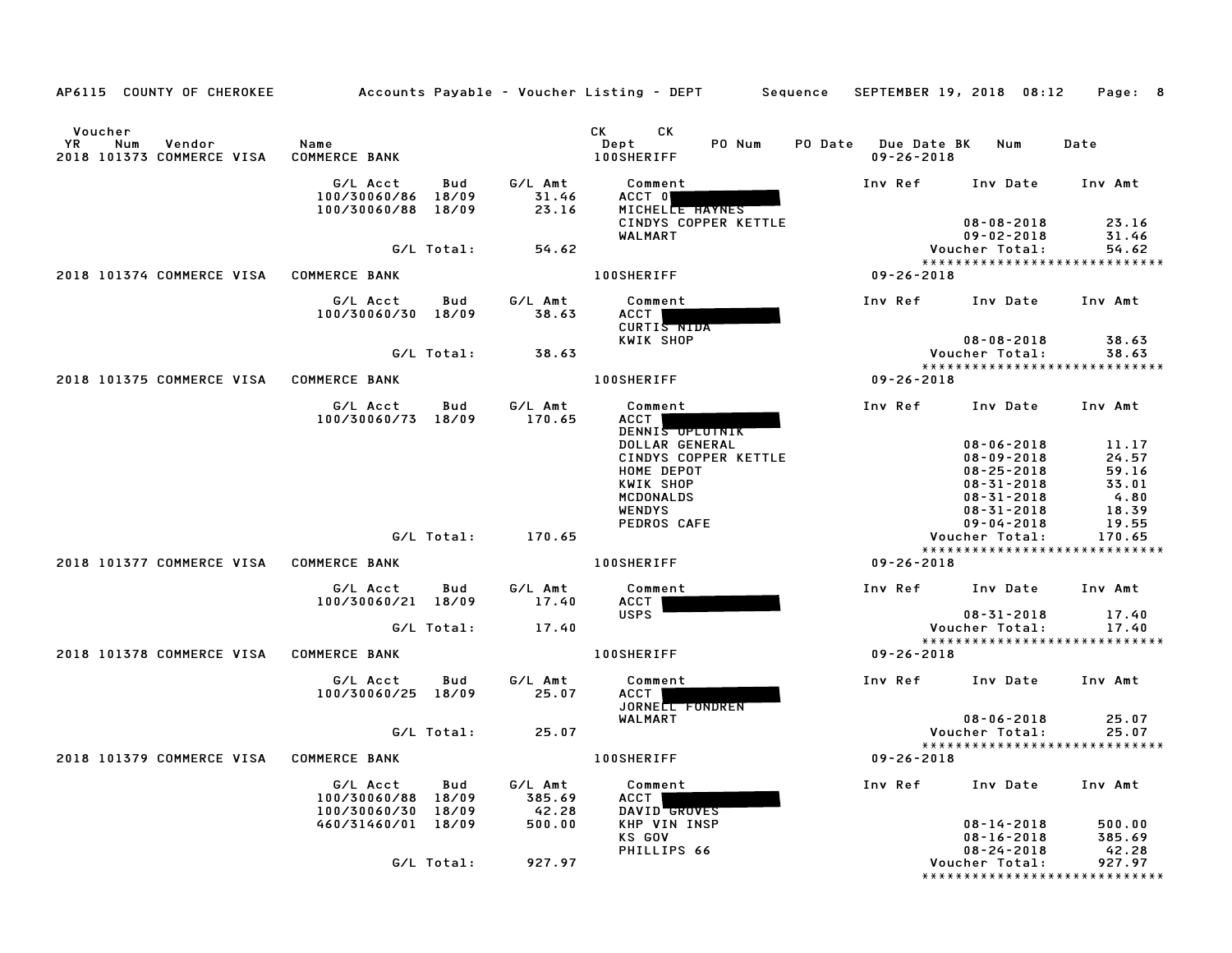|                                                                        |                                                                                                                                                  |                                                                                                        | AP6115 COUNTY OF CHEROKEE Accounts Payable - Voucher Listing - DEPT Sequence SEPTEMBER 19, 2018 08:12 Page: 9                                                                                                                                                             |
|------------------------------------------------------------------------|--------------------------------------------------------------------------------------------------------------------------------------------------|--------------------------------------------------------------------------------------------------------|---------------------------------------------------------------------------------------------------------------------------------------------------------------------------------------------------------------------------------------------------------------------------|
| Voucher<br><b>YR</b><br>Num<br>Vendor Name<br>2018 101380 CONSOLIDATED |                                                                                                                                                  |                                                                                                        | CK<br><b>CK</b><br>Date                                                                                                                                                                                                                                                   |
|                                                                        |                                                                                                                                                  |                                                                                                        | 6/L Acct bud 6/L Amt Comment Inv Ref Inv Date Inv Amt<br>100/30060/32 18/09 10891.32 INMATEMEALS 19090518 09–12–2018 10891.32<br>6/L Total: 10891.32 Voucher Total: 10891.32<br>RRECT CARE SOLUTIONS LLC 100SHERIFF 1009-26-2018                                          |
|                                                                        | 2018 101381 CORRECT <b>CORRECT CARE SOLUTIONS LLC</b> 100SHERIFF                                                                                 |                                                                                                        |                                                                                                                                                                                                                                                                           |
|                                                                        | G/L Acct<br><b>Bud</b><br>100/30060/86 18/09 36.00<br>G/L Total: 36.00                                                                           |                                                                                                        | G/L Amt Comment 56.00 COMMATE HEALTHCARE THEALTHCARE COMMENT SALLO ALAGO COMMATE HEALTHCARE COMMENT SALLO ALAGO COMMENT SALLO ALAGO COMMENT SALLO ALAGO COMMENT SALLO ALAGO COMMENT SALLO ANGELE ALLO MATERIAL SALLO ALLO MATE<br>36.00<br>****************************** |
|                                                                        |                                                                                                                                                  | 2018 101382 CRAW KAN TELEPH CRAW-KAN TELEPHONE COOPERATIVE INC 100SHERIFF 77 78 709-26-2018            |                                                                                                                                                                                                                                                                           |
|                                                                        | G/L Acct Bud G/L Amt Comment<br>100/30060/74 18/09 36.37 ACCT 121787<br>G/L Total: 36.37                                                         |                                                                                                        | Inv Ref Inv Date Inv Amt<br>09-01-2018 36.37<br>Voucher Total: 36.37<br>86.37<br>09-26-2018                                                                                                                                                                               |
|                                                                        | 2018 101383 DIRECT BENEFIT DIRECT BENEFIT SOLUTIONS 100SHERIFF                                                                                   |                                                                                                        |                                                                                                                                                                                                                                                                           |
|                                                                        |                                                                                                                                                  | G/L Acct  Bud  G/L Amt  Comment<br>100/30060/86 18/09  2667.30  INMATE  MEDICAL<br>G/L Total:  2667.30 | Inv Ref       Inv Date     Inv Amt<br>2016339        08–20–2018      2667.30<br>*****************************                                                                                                                                                             |
|                                                                        | 2018 101384 EMPIRE <b>EMPIRE DISTRICT ELECTRIC COMPANY</b> 100SHERIFF                                                                            |                                                                                                        | $09 - 26 - 2018$                                                                                                                                                                                                                                                          |
|                                                                        |                                                                                                                                                  |                                                                                                        | 6/L Acct Bud G/L Amt Comment Inv Ref Inv Date Inv Amt<br>100/30060/72 18/09 4373.69 ACCT 643108-13-7 100/30060/72 18/09 4373.69<br>- G/L Total: 4373.69 6/L Total: 4373.69<br>*****************************                                                               |
| 2018 101385 FULL SERVICE                                               | FULL SERVICE AUTOMOTIVE <b>THE REAL SERVICE</b>                                                                                                  |                                                                                                        | $09 - 26 - 2018$                                                                                                                                                                                                                                                          |
|                                                                        | G/L Acct Bud G/L Amt Comment<br>100/30060/25 18/09 50.00<br>G/L Total: 50.00                                                                     |                                                                                                        | است المستورج المستعمر المستعمر المستعمر المستعمر المستعمر المستعمر المستعمر المستعمر المستعمر المستعمر المستع<br>199-12-2010 199-12-2010 199-12-2010                                                                                                                      |
| 2018 101386 HENRY KRAFT                                                | HENRY KRAFT INC                                                                                                                                  | <b>100SHERIFF</b>                                                                                      | $09 - 26 - 2018$                                                                                                                                                                                                                                                          |
|                                                                        |                                                                                                                                                  |                                                                                                        | G/L Acct Bud G/L Amt Comment Inv Ref Inv Date Inv Amt<br>100/30060/40 18/09 893.58 BROOM, LINERS, CLEANER, ETC 270678 09–13–2018 893.58<br>G/L Total: 893.58 BROOM, LINERS, CLEANER, ETC 270678 Voucher Total: 893.58                                                     |
| 2018 101387 HUNT TEXTILES HUNT TEXTILES                                |                                                                                                                                                  | $09 - 26 - 2018$<br><b>100SHERIFF</b>                                                                  | *****************************                                                                                                                                                                                                                                             |
|                                                                        | G/L Acct Bud<br>100/30060/37 18/09 231.60 BATH TOWELS<br>G/L Total: 231.60 BATH TOWELS                                                           | G/L Amt Comment                                                                                        | Inv Ref Inv Date Inv Amt<br>$0117365$ $07-26-2018$ $231.60$<br>Voucher Total:<br>231.60                                                                                                                                                                                   |
|                                                                        | المادة المناطقة بين المناطقة بين المناطقة بين المناطقة بين المناطقة بين المناطقة المناطقة بين المناطقة المناط<br>2018 DIM WOODS TO MARKETING INC |                                                                                                        | 09-26-2018                                                                                                                                                                                                                                                                |
|                                                                        | G/L Acct Bud G/L Amt Comment<br>100/30060/30 18/09 20534.89 GASOLINE<br>G/L Total: 20534.89                                                      |                                                                                                        | Inv Ref      Inv Date    Inv Amt<br>242420         09–13–2018    20534.89<br>Voucher Total:<br>20534.89<br>*****************************                                                                                                                                  |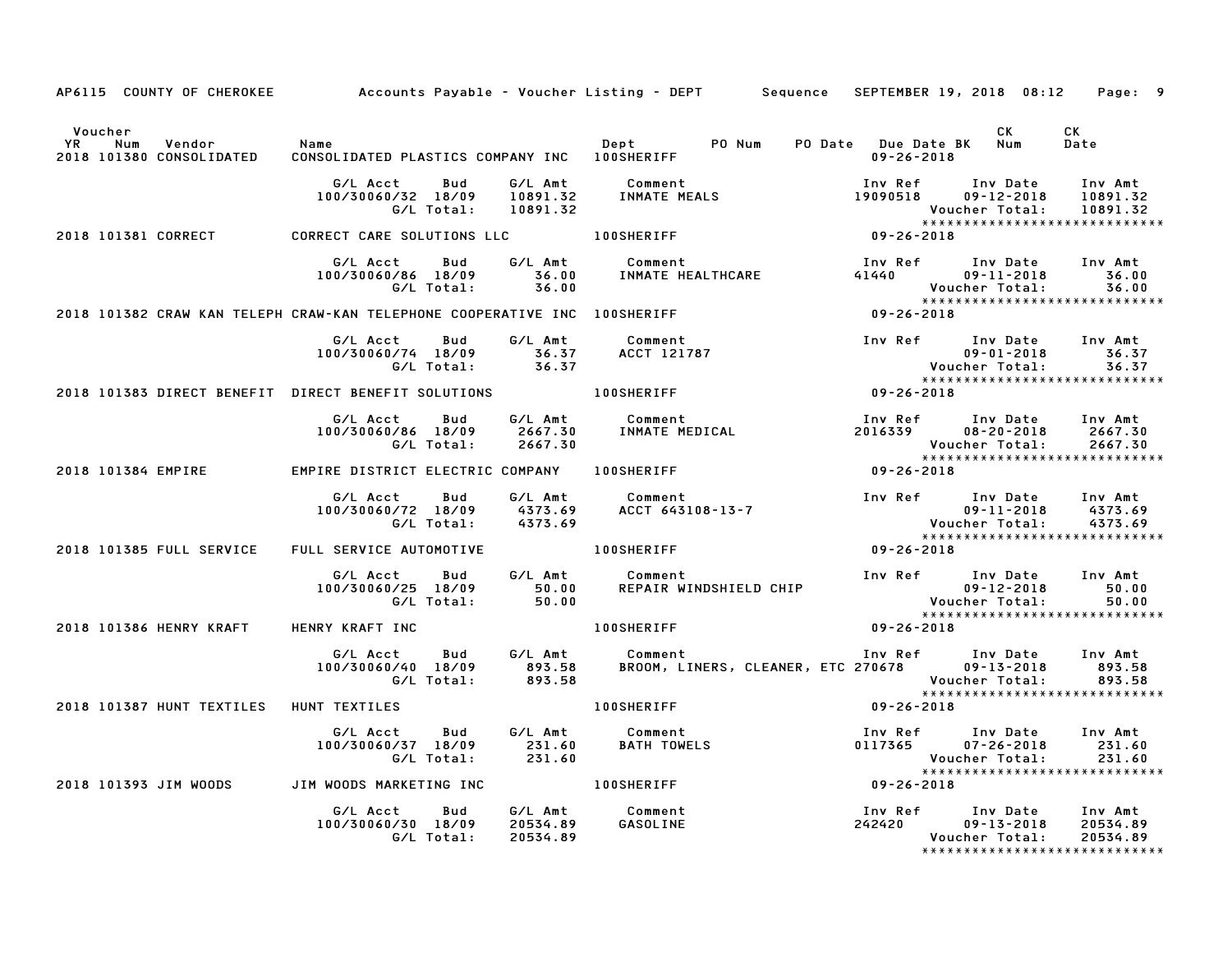|                                                               |                                                                                             | AP6115 COUNTY OF CHEROKEE Accounts Payable - Voucher Listing - DEPT Sequence SEPTEMBER 19, 2018 08:12 Page: 10                                                                                                                           |                                                                                                                   |                                                       |                                                        |
|---------------------------------------------------------------|---------------------------------------------------------------------------------------------|------------------------------------------------------------------------------------------------------------------------------------------------------------------------------------------------------------------------------------------|-------------------------------------------------------------------------------------------------------------------|-------------------------------------------------------|--------------------------------------------------------|
| Voucher                                                       |                                                                                             | CK CK<br>Dept PO Num PO Date Due Date BK Num                                                                                                                                                                                             |                                                                                                                   |                                                       |                                                        |
| Name Vendor Name<br>2018 101414 KANSASLAND KANSAS             |                                                                                             |                                                                                                                                                                                                                                          | 09-26-2018                                                                                                        |                                                       | Date                                                   |
|                                                               |                                                                                             | G/L Acct Bud G/L Amt Comment Inv Ref Inv Date Inv Amt<br>100/30060/25 18/09 504.00 4 P225/60R18 182456 09-06-2018 504.00<br>C/L Total: 504.00 61 504.00 C/L Total: 504.00<br>2018 101388 KS GAS NANSAS GAS SERVICE 100SHERIFF 10011888   |                                                                                                                   | Voucher Total: 504.00<br>**************************** | 504.00                                                 |
|                                                               |                                                                                             |                                                                                                                                                                                                                                          |                                                                                                                   |                                                       |                                                        |
|                                                               |                                                                                             | G/L Acct Bud G/L Amt Comment Inv Ref Inv Date Inv Amt<br>100/30060/72 18/09 166.99 ACCT 510401545 1674911 36 09-04-2018 166.99<br>G/L Total: 166.99 RCCT 510401545 1674911 36 Voucher Total: 166.99<br>MC DBA LABETTE HEALTH 100SHERIFF  |                                                                                                                   |                                                       |                                                        |
| 2018 101390 LCMC COME COME LCMC DBA LABETTE HEALTH 100SHERIFF |                                                                                             |                                                                                                                                                                                                                                          |                                                                                                                   |                                                       |                                                        |
|                                                               | G/L Acct Bud<br>100/30060/76 18/09 725.00 SANE EXAM<br>G/L Total: 725.00                    | G/L Amt Comment                                                                                                                                                                                                                          | 100 Find The Date of The Amt<br>1782111 108-31-2018 725.00<br>101666 Total: 125.00                                |                                                       | Voucher Total: 725.00<br>***************************** |
|                                                               |                                                                                             | G/L Total: 725.00<br>(****<br>MERCY MAUDE MORTON MEM HOSP 100SHERIFF 1008 MERCY MAUDE MORTON MEM HOSP 100SHERIFF 109-26-2018                                                                                                             |                                                                                                                   |                                                       |                                                        |
|                                                               | G/L Acct      Bud      G/L Amt        Comment<br>100/30060/86 18/09 45.72                   | NEGOTIATED RATE                                                                                                                                                                                                                          | Inv Ref Inv Date Inv Amt                                                                                          |                                                       |                                                        |
|                                                               | G/L Total: 45.72                                                                            |                                                                                                                                                                                                                                          |                                                                                                                   |                                                       |                                                        |
| 2018 101392 MOTOROLA MOTOROLA SOLUTIONS, INC 400SHERIFF       |                                                                                             |                                                                                                                                                                                                                                          |                                                                                                                   |                                                       |                                                        |
|                                                               | G/L Acct Bud G/L Amt Comment                                                                | 100/30060/71 18/09 239.00 TRAVEL CHARGER, MICROPHONE 8280575561 08-26-2018 239.00<br>G/L Total: 239.00 239.00 C/L 70tal: 239.00                                                                                                          | Inv Ref Inv Date Inv Amt<br>Voucher Total: 239.00<br>****************************                                 |                                                       |                                                        |
| 2018 101394 NATALINIS             NATALINI'S AUTOMOTIVE       |                                                                                             |                                                                                                                                                                                                                                          |                                                                                                                   |                                                       |                                                        |
|                                                               |                                                                                             | 6/L Acct Bud G/L Amt Comment<br>100/30060/25 18/09 323.04 BRAKE PADS<br>011 FILTER, AIR FILTER 680347 09-06-2018 147.48<br>WHEEL NUT 680359 09-06-2018 28.18<br>WHEEL NUT 680359 09-06-2018 59.90<br>CALIPER BRACKET, CORE 680460 09-07- |                                                                                                                   |                                                       | <b>5.54CR</b>                                          |
|                                                               |                                                                                             |                                                                                                                                                                                                                                          |                                                                                                                   |                                                       |                                                        |
| 2018 101395 OIL FROST OIL FROST CO                            |                                                                                             | 100SHERIFF                                                                                                                                                                                                                               | $09 - 26 - 2018$                                                                                                  | *****************************                         |                                                        |
|                                                               |                                                                                             | G/L Amt Comment<br>G/L Acct Bud G/L Amt Comment<br>100/30060/25 18/09 576.37 OIL<br>2018 101415 OREILLY JOPLIN O'REILLY AUTO PARTS 100SHERIFF                                                                                            | Inv Ref Inv Date Inv Amt<br>$154967$ $08-23-2018$ 576.37<br>Voucher Total: 576.37<br>**************************** |                                                       |                                                        |
|                                                               |                                                                                             |                                                                                                                                                                                                                                          | $09 - 26 - 2018$                                                                                                  |                                                       |                                                        |
|                                                               | G/L Acct  Bud  G/L Amt  Comment<br>100/30060/25 18/09  20.27  BOLT KIT<br>G/L Total:  20.27 |                                                                                                                                                                                                                                          | 100 Ref 100 Date 100 Amt<br>1050134343 09-07-2018 20.27                                                           | Voucher Total:<br>*****************************       | 20.27                                                  |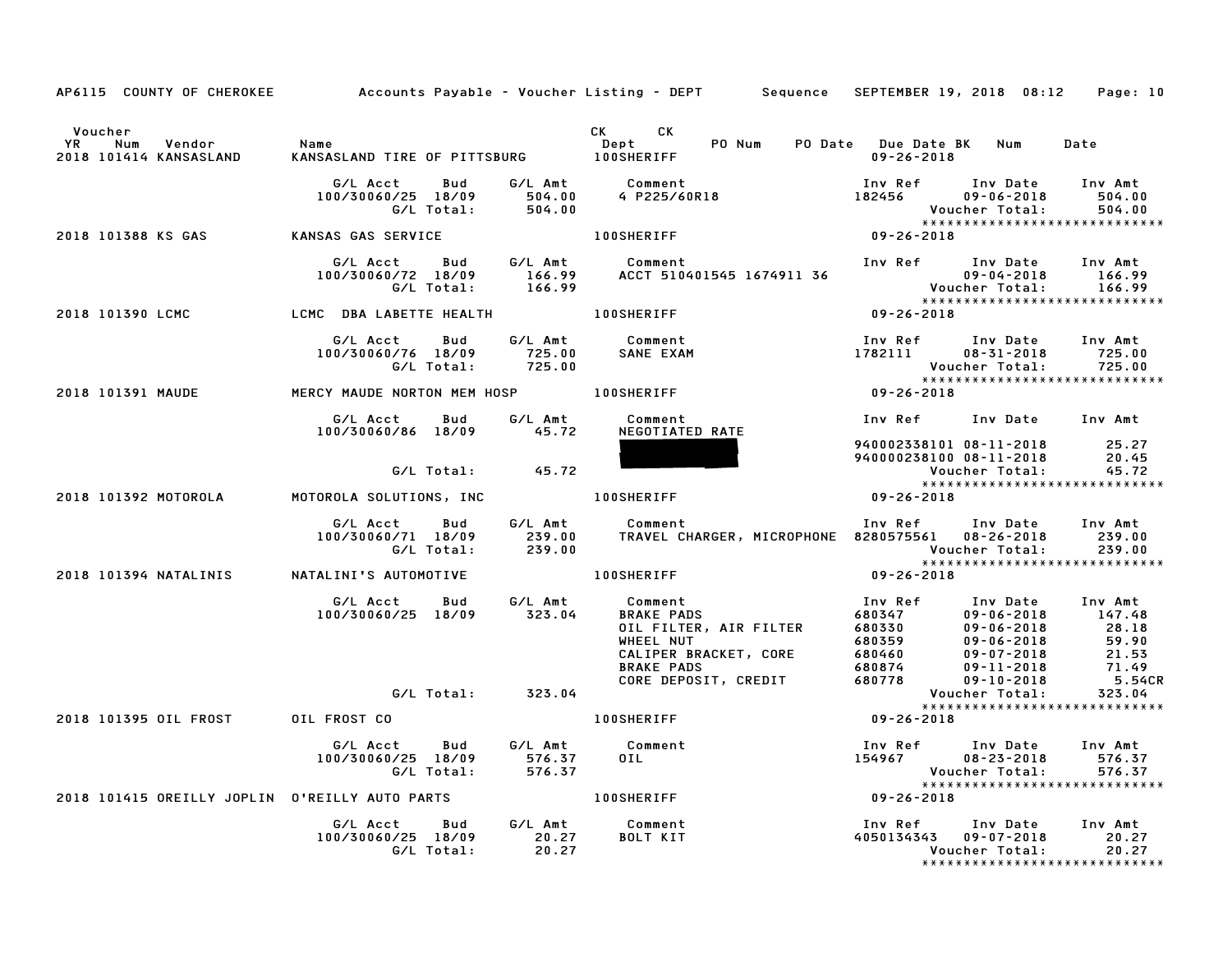| AP6115 COUNTY OF CHEROKEE                                           |                                                       |                   |                             | Accounts Payable – Voucher Listing – DEPT         Sequence   SEPTEMBER 19, 2018  08:12                                                                                              |                               |                                 |                                                                                                 | Page: 11                                                              |
|---------------------------------------------------------------------|-------------------------------------------------------|-------------------|-----------------------------|-------------------------------------------------------------------------------------------------------------------------------------------------------------------------------------|-------------------------------|---------------------------------|-------------------------------------------------------------------------------------------------|-----------------------------------------------------------------------|
| Voucher<br>YR<br>Num<br>Vendor<br>2018 101396 SIRCHIE               | Name<br>SIRCHIE FINGER PRINT LABORATORIES  100SHERIFF |                   |                             | Dept PO Num                                                                                                                                                                         |                               | $09 - 26 - 2018$                | CK<br>PO Date Due Date BK Num                                                                   | <b>CK</b><br>Date                                                     |
|                                                                     | G/L Acct<br>100/30060/22 18/09                        | Bud<br>G/L Total: | G/L Amt<br>311.75<br>311.75 | Comment                                                                                                                                                                             |                               | Vouc<br>*****<br>09-26-2018     | Voucher Total:                                                                                  | 311.75<br>311.75<br>******************************                    |
| 2018 101397 SOUTHERN UNIFOR SOUTHERN UNIFORM & EQUIPMENT 100SHERIFF |                                                       |                   |                             |                                                                                                                                                                                     |                               |                                 |                                                                                                 |                                                                       |
|                                                                     | G/L Acct<br>100/30060/22 18/09                        | Bud<br>G/L Total: | 770.00<br>770.00            | G/L Amt Comment<br><b>BODYARMOR</b>                                                                                                                                                 |                               | Inv Ref<br>74311                | Inv Date<br>$09 - 06 - 2018$<br>Voucher Total:                                                  | Inv Amt<br>770.00<br>770.00<br>*****************************          |
| 2018 101398 TOSHIBA TOSHIBA FINANCIAL SERVICES 100SHERIFF           |                                                       |                   |                             |                                                                                                                                                                                     | $8 + x + x + y$<br>09-26-2018 |                                 |                                                                                                 |                                                                       |
|                                                                     | G/L Acct<br>100/30060/83 18/09                        | Bud<br>G/L Total: | 427.39<br>427.39            | Comment<br>COPIER CHARGES<br>G/L Amt Comment                                                                                                                                        |                               | Inv Ref<br>23284007             | $08 - 31 - 2018$<br><b>Voucher Total:</b><br>*****************<br>09-26-2018                    | Inv Date Inv Amt<br>427.39<br>427.39<br>***************************** |
| 2018 101399 TRUE VALUE COL TRUE VALUE COLUMBUS                      |                                                       |                   |                             | <b>100SHERIFF</b>                                                                                                                                                                   |                               |                                 |                                                                                                 |                                                                       |
|                                                                     | G/L Acct<br>100/30060/80 18/09 46.47                  |                   |                             | Bud G/L Amt Comment<br><b>ANCHOR</b><br>CAULK                                                                                                                                       |                               |                                 | Inv Ref      Inv Date     Inv Amt<br>A355433 09-07-2018<br>A355832 09-12-2018<br>Voucher Total: | 24.99<br>21.48<br>46.47                                               |
| 2018 101400 TURNKEY                                                 | <b>TURNKEY CORRECTIONS</b>                            |                   |                             | 100SHERIFF                                                                                                                                                                          |                               | Vouc<br>* * * * *<br>09-26-2018 |                                                                                                 | *****************************                                         |
|                                                                     | G/L Acct Bud G/L Amt Comment<br>100/30060/37 18/09    |                   | 2021.20                     | Comment<br>CANTEEN SALES<br>CANTEEN SALES<br>RELEASE DEBIT CARD FEES<br>EMAIL CHARGES<br>EMAIL CHARGES<br>PAPE, ENV, COMB, SOAP, ETC<br>PAPE, ENV, COMB, SOAP, ETC<br>PAPE, 2021.20 |                               |                                 |                                                                                                 | 1606.04<br>21.00<br>147.22<br>246.94                                  |
|                                                                     |                                                       |                   | G/L Total: 2021.20          |                                                                                                                                                                                     |                               |                                 |                                                                                                 | 2021.20<br>*****************************                              |
| 2018 101389 UNIV OF KS                                              | UNIVERSITY OF KANSAS                                  |                   |                             | 100SHERIFF                                                                                                                                                                          |                               | 09-26-2018                      |                                                                                                 |                                                                       |
|                                                                     | G/L Acct<br>100/30060/88 18/09                        | G/L Total:        | $290.00$<br>290.00          | Bud G/L <mark>Amt Comment (1990) Sud G/LAmt Comment (1990)</mark><br>18/09 290.00 TRAINING COURSES 32BA3E7E 06-09-2018 290.00<br>1990.00 Voucher Total: 290.00                      |                               |                                 | Voucher Total:                                                                                  | 290.00<br>290.00<br>*****************************                     |
| 2018 101411 SEK RECYCLING SOUTHEAST KANSAS RECYCLING, INC 100SOLID  |                                                       |                   |                             |                                                                                                                                                                                     |                               | 09-26-2018                      | DEPT<br>Total:                                                                                  | 52861.01                                                              |
|                                                                     | G/L Acct<br>100/30500/02 18/09                        | Bud<br>G/L Total: | 1000.00<br>1000.00          | G/L Amt Comment<br>Comment                                  Inv Ref<br>COLLECTION FEE                       48545                                                                   |                               |                                 | Inv Date<br>$09 - 05 - 2018$<br>Voucher Total:                                                  | Inv Amt<br>1000.00<br>1000.00<br>******************************       |
|                                                                     |                                                       |                   |                             |                                                                                                                                                                                     |                               |                                 | <b>DEPT</b><br>Total:                                                                           | 1000.00                                                               |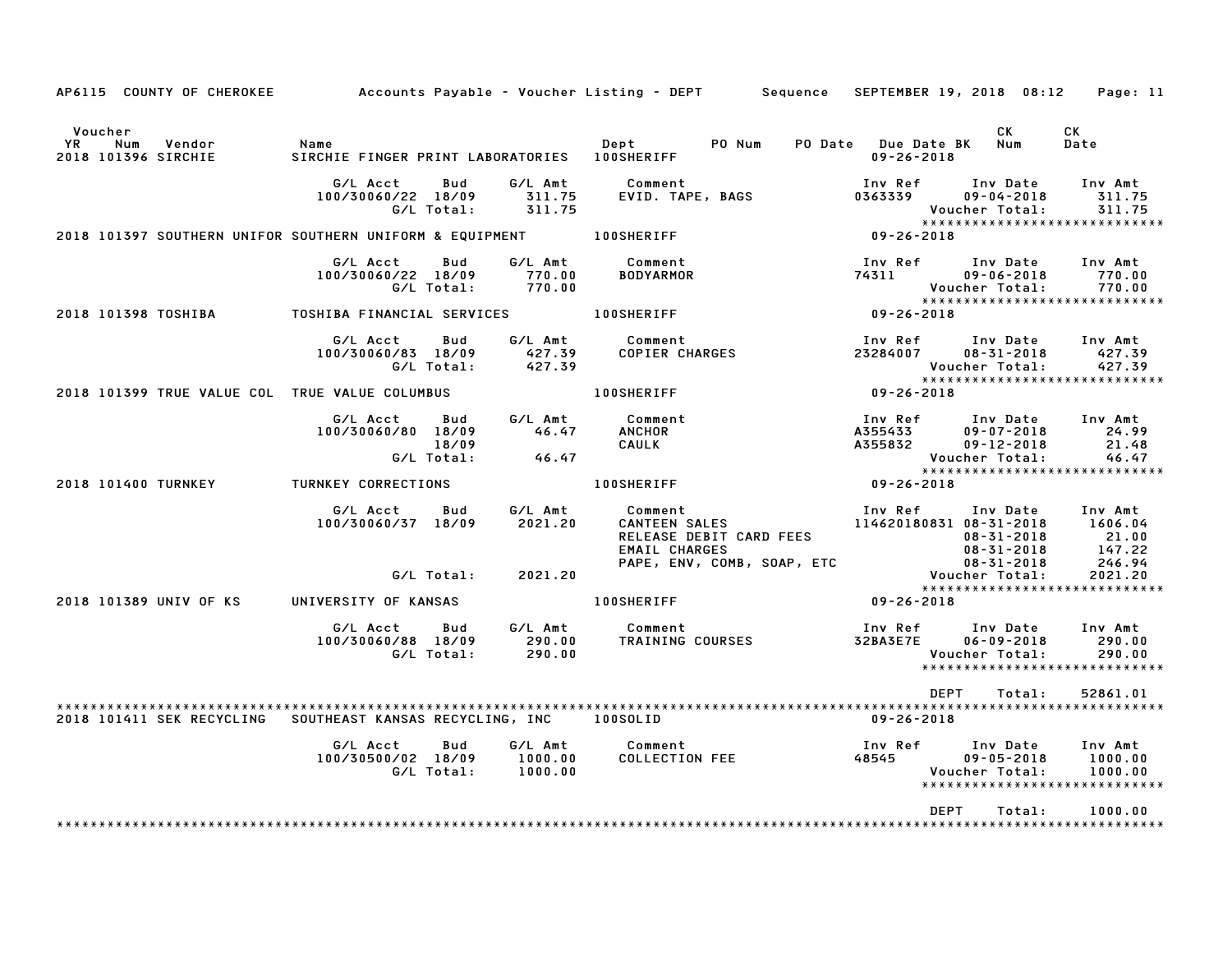| AP6115 COUNTY OF CHEROKEE                                          |                                            |                   |                               | Accounts Payable – Voucher Listing – DEPT       Sequence |                    |                                         | SEPTEMBER 19, 2018 08:12                                                         | Page: 12                      |
|--------------------------------------------------------------------|--------------------------------------------|-------------------|-------------------------------|----------------------------------------------------------|--------------------|-----------------------------------------|----------------------------------------------------------------------------------|-------------------------------|
| Voucher<br><b>YR</b><br>Num<br>Vendor<br>2018 101405 COMMERCE VISA | Name<br><b>COMMERCE BANK</b>               |                   |                               | <b>CK</b><br>CK.<br>Dept<br><b>100TREAS</b>              | PO Num             | PO Date Due Date BK<br>$09 - 26 - 2018$ | Num                                                                              | Date                          |
|                                                                    | G/L Acct<br>100/30030/88                   | Bud<br>18/09      | G/L Amt<br>282.48             | Comment<br>ACCT                                          |                    | Inv Ref                                 | Inv Date                                                                         | Inv Amt                       |
|                                                                    | 100/30030/89 18/09                         |                   | 24.70                         | <b>RAVEN ELMORE</b><br><b>APPLEBEES</b><br>LOS COCOS     | KS STAR TIN LIZARD |                                         | $08 - 22 - 2018$<br>$08 - 22 - 2018$<br>$08 - 24 - 2018$                         | 14.43<br>8.63<br>12.24        |
|                                                                    |                                            |                   |                               | <b>LEGENDS</b><br><b>DOUBLETREE</b><br><b>USPS</b>       |                    |                                         | $08 - 24 - 2018$<br>$08 - 25 - 2018$<br>$08 - 29 - 2018$                         | 14.46<br>232.72<br>24.70      |
|                                                                    |                                            | G/L Total:        | 307.18                        |                                                          |                    |                                         | Voucher Total:<br>*****************************                                  | 307.18                        |
|                                                                    |                                            |                   |                               |                                                          |                    |                                         | <b>DEPT</b><br>Total:                                                            | 307.18                        |
| 2018 101433 STRONGHOLD                                             | STRONGHOLD DATA                            |                   |                               | 103                                                      |                    | $09 - 26 - 2018$                        |                                                                                  |                               |
|                                                                    | G/L Acct<br>103/30103/28                   | Bud<br>G/L Total: | G/L Amt<br>3260.25<br>3260.25 | Comment<br><b>3 COMPUTER TOWERS</b>                      |                    | Inv Ref                                 | Inv Date<br>$08 - 20 - 2018$<br>Voucher Total:<br>****************************** | Inv Amt<br>3260.25<br>3260.25 |
| 2018 101347 ALLMETAL                                               | ALLMETAL PRODUCTS INC.                     |                   |                               | 110HWY                                                   |                    | $09 - 26 - 2018$                        | <b>DEPT</b><br>Total:                                                            | 3260.25                       |
|                                                                    | G/L Acct<br>110/30110/79 18/09             | Bud<br>G/L Total: | G/L Amt<br>132.00<br>132.00   | Comment<br>STEEL ROD                                     |                    | Inv Ref<br>35140                        | Inv Date<br>$09 - 11 - 2018$<br>Voucher Total:                                   | Inv Amt<br>132.00<br>132.00   |
| 2018 101336 AMERICAN BATTER AMERICAN BATTERY                       |                                            |                   |                               | 110HWY                                                   |                    | 09-26-2018                              | *****************************                                                    |                               |
|                                                                    | G/L Acct<br>110/30110/79 18/09             | Bud<br>G/L Total: | G/L Amt<br>638.00<br>638.00   | Comment<br>MOTOR                                         |                    | Inv Ref<br>17439                        | Inv Date<br>$09 - 12 - 2018$<br>Voucher Total:                                   | Inv Amt<br>638.00<br>638.00   |
| 2018 101372 ANDERSON, R                                            | R NEAL ANDERSON                            |                   |                               | 110HWY                                                   |                    | $09 - 26 - 2018$                        | ******************************                                                   |                               |
|                                                                    | G/L Acct<br>110/30110/86 18/09             | Bud<br>G/L Total: | G/L Amt<br>40.00<br>40.00     | Comment                                                  | CELL PHONE STIPEND | Inv Ref                                 | Inv Date<br>$09 - 26 - 2018$<br>Voucher Total:<br>*****************************  | Inv Amt<br>40.00<br>40.00     |
| 2018 101307 BLEVINS                                                | BLEVINS ASPHALT CONSTRUCTION CO INC 110HWY |                   |                               |                                                          |                    | 09-26-2018                              |                                                                                  |                               |
|                                                                    | G/L Acct<br>110/30110/34 18/09             | Bud               | G/L Amt<br>398.00             | Comment<br>COLD MIX                                      |                    | Inv Ref<br>2740<br>2789                 | Inv Date<br>$09 - 04 - 2018$<br>$09 - 12 - 2018$                                 | Inv Amt<br>221.37<br>176.63   |
|                                                                    |                                            | G/L Total:        | 398.00                        |                                                          |                    |                                         | Voucher Total:<br>*******************************                                | 398.00                        |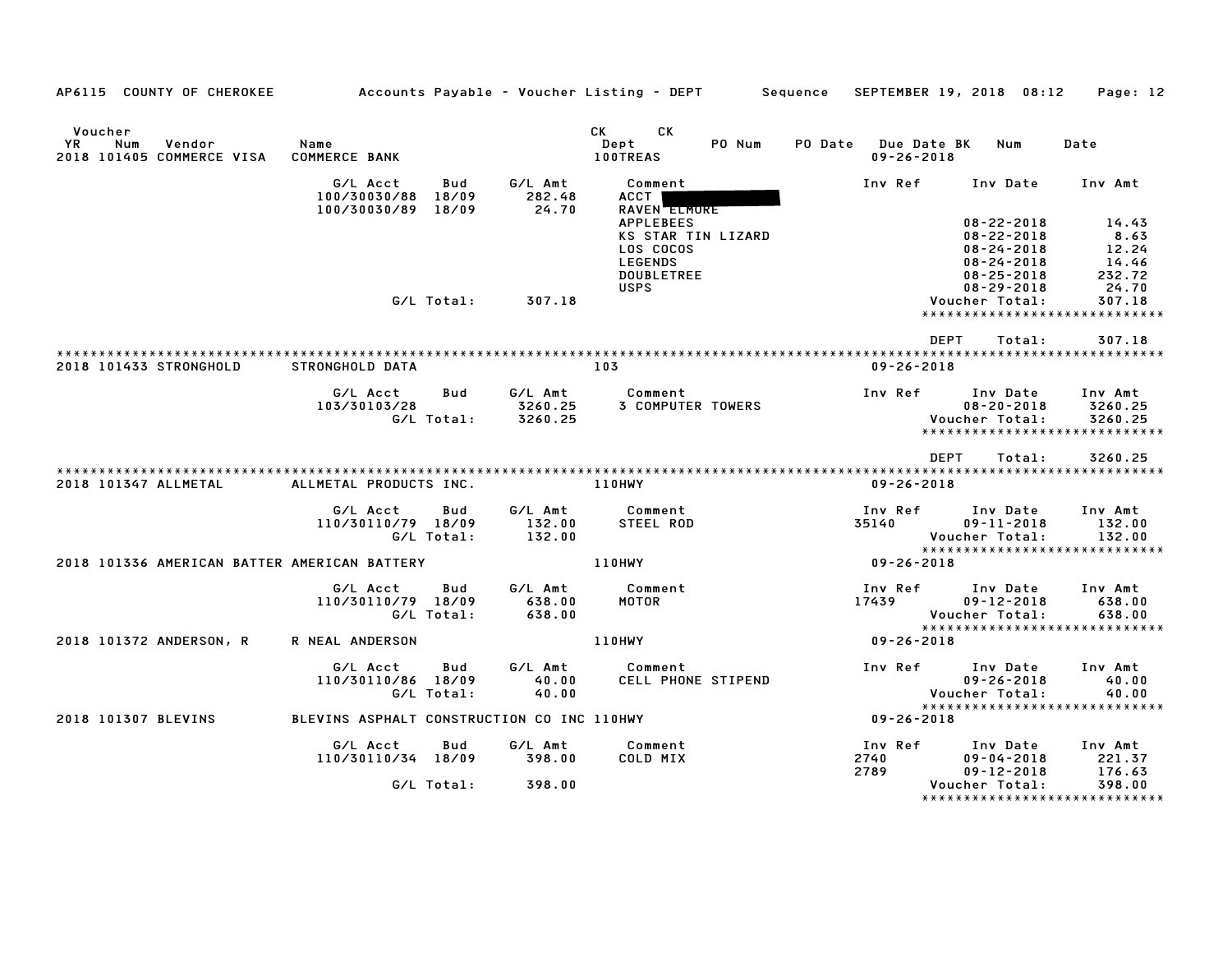|                                                                   |                                                                                         | AP6115 COUNTY OF CHEROKEE Accounts Payable - Voucher Listing - DEPT Sequence SEPTEMBER 19, 2018 08:12 Page: 13                                                                                                                          |                                                                                                                                                    |                               |
|-------------------------------------------------------------------|-----------------------------------------------------------------------------------------|-----------------------------------------------------------------------------------------------------------------------------------------------------------------------------------------------------------------------------------------|----------------------------------------------------------------------------------------------------------------------------------------------------|-------------------------------|
| Voucher                                                           |                                                                                         |                                                                                                                                                                                                                                         | <b>CK</b>                                                                                                                                          | CK<br>Date                    |
|                                                                   |                                                                                         | G/L Acct Bud G/L Amt Comment Inv Ref Inv Date Inv Amt<br>110/30110/89 18/09 24.99 RESTOCK FIRST AID KIT 8403795348 08–31–2018 24.99<br>G/L Total: 24.99 24.99                                                                           | Voucher Total: 24.99<br>***************************                                                                                                |                               |
| 2018 101365 CLEAN 6 CLEAN THE UNIFORM CO JOPLIN 110HWY            |                                                                                         |                                                                                                                                                                                                                                         | $09 - 26 - 2018$                                                                                                                                   |                               |
|                                                                   | G/L Acct  Bud  G/L Amt  Comment<br>110/30110/42 18/09  73.89  MATS<br>G/L Total:  73.89 | 6/L Total: 73.89<br>2018 101371 COLLINS, P PATRICK W COLLINS<br>2018 101371 COLLINS, P PATRICK W COLLINS 110HWY 110HWY 110HWY 99-26-2018                                                                                                |                                                                                                                                                    |                               |
|                                                                   |                                                                                         |                                                                                                                                                                                                                                         |                                                                                                                                                    |                               |
|                                                                   |                                                                                         | G/L Acct Bud G/L Amt Comment<br>110/30110/86 18/09 40.00 CELL PHONE STIPEND<br>110/30110/73 18/09 531.38 MILAGE<br>G/L Total: 571.38                                                                                                    |                                                                                                                                                    |                               |
| 2018 101331 COMMERCE VISA COMMERCE BANK                           |                                                                                         | 110HWY                                                                                                                                                                                                                                  | $09 - 26 - 2018$                                                                                                                                   |                               |
|                                                                   |                                                                                         | G/L Acct Bud G/L Amt Comment Inv Ref Inv Date Inv Amt<br>110/30110/79 18/09 688.20 HOTEL/FOOD WICHITA 000096592993 09-05-2018 343.25<br>G/L Total: 688.20 TIME CARDS 00049434798 09-05-2018 344.95<br>2018 101368 DAYLIGHT DONUT SHOP 1 | Inv Ref      Inv Date    Inv Amt<br>000096592993 09–05–2018        343.25                                                                          |                               |
|                                                                   |                                                                                         |                                                                                                                                                                                                                                         |                                                                                                                                                    |                               |
|                                                                   |                                                                                         |                                                                                                                                                                                                                                         |                                                                                                                                                    |                               |
|                                                                   |                                                                                         |                                                                                                                                                                                                                                         |                                                                                                                                                    |                               |
| 2018 101335 EMPIRE <b>EMPIRE DISTRICT ELECTRIC COMPANY</b> 110HWY |                                                                                         |                                                                                                                                                                                                                                         |                                                                                                                                                    |                               |
|                                                                   | G/L Acct  Bud  G/L Amt  Comment<br>110/30110/72 18/09  987.47  ELECTRIC                 |                                                                                                                                                                                                                                         |                                                                                                                                                    |                               |
|                                                                   | G/L Total: 987.47                                                                       |                                                                                                                                                                                                                                         |                                                                                                                                                    |                               |
| 2018 101364 ETTINGERS ETTINGER'S OFFICE SUPPLY 110HWY             |                                                                                         |                                                                                                                                                                                                                                         |                                                                                                                                                    |                               |
|                                                                   |                                                                                         |                                                                                                                                                                                                                                         |                                                                                                                                                    |                               |
| 2018 101326 FABICK JOHN FABICK TRACTOR CO 110HWY                  |                                                                                         |                                                                                                                                                                                                                                         |                                                                                                                                                    |                               |
|                                                                   |                                                                                         | 1N FABILA (AASTRON)<br>G/L Acct Bud G/L Amt Comment<br>110/30110/79 18/09 182.87 PARTS<br>SEAL TUBE                                                                                                                                     | 1nv Ref 1nv Date 1nv Amt<br>PIJ00348040 09-13-2018 12.05<br>PIJ00348041 09-13-2018 112.83<br>PIJ00348155 09-16-2018 57.99<br>Voucher Total: 182.87 |                               |
|                                                                   | G/L Total: 182.87                                                                       |                                                                                                                                                                                                                                         |                                                                                                                                                    | ***************************** |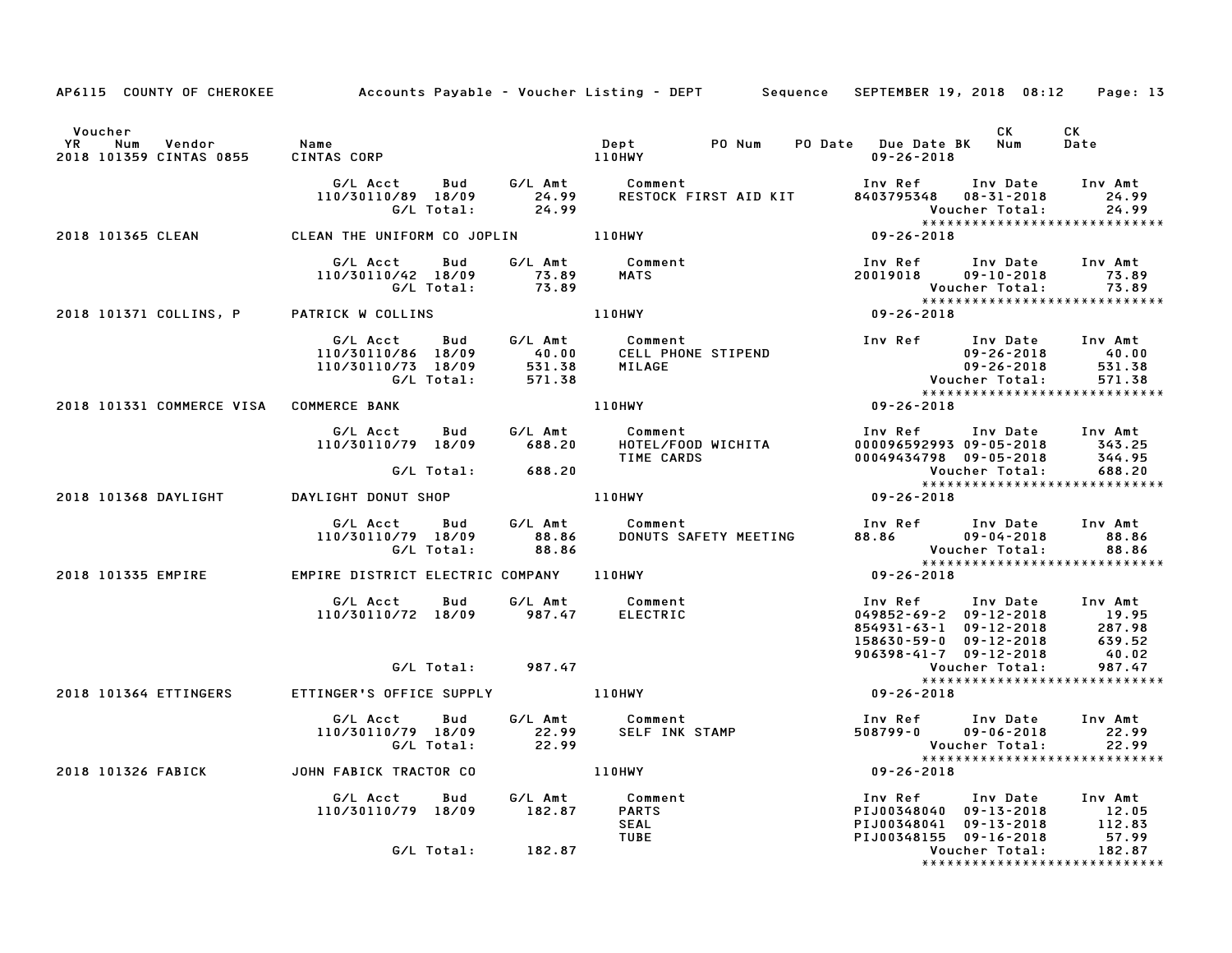| AP6115 COUNTY OF CHEROKEE Accounts Payable - Voucher Listing - DEPT Sequence SEPTEMBER 19, 2018 08:12 Page: 14 |                                                                |                  |                                                                                                                          |                                                                                 |                                                                                                              |                             |
|----------------------------------------------------------------------------------------------------------------|----------------------------------------------------------------|------------------|--------------------------------------------------------------------------------------------------------------------------|---------------------------------------------------------------------------------|--------------------------------------------------------------------------------------------------------------|-----------------------------|
| Voucher<br><b>YR</b><br>Num<br>Vendor<br>2018 101348 FARMERS                                                   | Name<br>F <sup>AP</sup>                                        |                  | PO Num                                                                                                                   | PO Date Due Date BK Num<br>$09 - 26 - 2018$                                     | <b>CK</b>                                                                                                    | CK<br>Date                  |
|                                                                                                                | G/L Acct Bud<br>110/30110/79 18/09 15.48<br>G/L Total: 15.48   |                  | G/L Amt Comment<br>15.48 BOLTS                                                                                           | 235592                                                                          | Inv Ref Inv Date Inv Amt<br>$09 - 13 - 2018$<br>Voucher Total:                                               | 15.48<br>15.48              |
| 2018 101361 FASTENAL FASTENAL COMPANY                                                                          |                                                                |                  | <b>110HWY</b>                                                                                                            | $09 - 26 - 2018$                                                                | *****************************                                                                                |                             |
|                                                                                                                | G/L Acct<br><b>Bud</b><br>110/30110/79 18/09<br>G/L Total:     | $1.76$<br>$1.76$ | G/L Amt Comment<br>1.76 PARTS                                                                                            | Inv Ref       Inv Date     Inv Amt<br>KSPIT3874     08–20–2018         1.76     | <b>Voucher Total:</b>                                                                                        | 1.76                        |
| 2018 101363 FROST OIL FROST OIL COMPANY                                                                        |                                                                | 110HWY           |                                                                                                                          | $09 - 26 - 2018$                                                                |                                                                                                              |                             |
|                                                                                                                | G/L Acct Bud<br>110/30110/32 18/09<br>G/L Total:               | 2429.97          | G/L Amt            Comment<br>2429.97        POWERTRAN<br>Comment<br>POWERTRAN FLUID                                     | Inv Ref      Inv Date    Inv Amt<br>0155802–IN    09–05–2018      2429.97       | Voucher Total:                                                                                               | 2429.97                     |
| 2018 101304 GALENA TRANSFER GALENA TRANSFER STATION THE RIDHWY                                                 |                                                                |                  |                                                                                                                          | $09 - 26 - 2018$                                                                |                                                                                                              |                             |
|                                                                                                                |                                                                |                  | G/L Acct Bud G/L Amt Comment 110/30110/79 18/09 15.50 PICK UP TRASH ON THE SIDE 454500003729 08-31-2018 15.50<br>OF ROAD |                                                                                 |                                                                                                              |                             |
|                                                                                                                | G/L Total:                                                     | 15.50            |                                                                                                                          |                                                                                 | *****************************                                                                                |                             |
| 2018 101352 HERITAGE TRACT HERITAGE TRACTOR                                                                    |                                                                |                  | 110HWY                                                                                                                   | 09-26-2018                                                                      |                                                                                                              |                             |
|                                                                                                                | G/L Acct<br><b>Bud</b><br>110/30110/79 18/09                   | 405.30           | G/L Amt Comment<br>COVER, GRIP<br><b>PARTS</b>                                                                           | 10100037 102018 1010018 10100037 1012-2018 275.77<br>10116939 09-13-2018 129.53 |                                                                                                              | 129.53<br>405.30            |
|                                                                                                                | G/L Total: 405.30                                              |                  |                                                                                                                          |                                                                                 | Voucher Total:                                                                                               |                             |
| 2018 101343 JENKINS DIESEL JENKINS DIESEL POWER INC _____________________________                              |                                                                |                  |                                                                                                                          | $09 - 26 - 2018$                                                                |                                                                                                              |                             |
|                                                                                                                | G/L Acct Bud<br>110/30110/79 18/09 110.99                      |                  | G/L Amt Comment<br>PARTS<br>CONNECTOR                                                                                    |                                                                                 |                                                                                                              |                             |
|                                                                                                                | G/L Total: 110.99                                              |                  |                                                                                                                          |                                                                                 | Voucher Total:<br>******************************                                                             | 110.99                      |
| 2018 101305 JOHN PARSONS                                                                                       | JOHN PARSONS                                                   |                  | 110HWY                                                                                                                   | $09 - 26 - 2018$                                                                |                                                                                                              |                             |
|                                                                                                                | G/L Acct   Bud<br>110/30110/79 18/09<br>G/L Total:             | 750.38<br>750.38 | G/L Amt Comment<br>750.38 DUST CONT<br><b>DUST CONTROL</b>                                                               |                                                                                 | Inv Ref       Inv Date<br>09-26-2018<br>$09 - 26 - 2018$<br>Voucher Total:<br>****************************** | Inv Amt<br>750.38<br>750.38 |
| 2018 101340 KANSASLAND                                                                                         | KANSASLAND TIRE OF PITTSBURG 110HWY                            |                  |                                                                                                                          | $09 - 26 - 2018$                                                                |                                                                                                              |                             |
|                                                                                                                | G/L Acct Bud<br>110/30110/33 18/09 591.39<br>G/L Total: 591.39 |                  | G/L Amt Comment<br>TIRES                                                                                                 | 182494                                                                          | Inv Ref Inv Date Inv Amt<br>$09 - 07 - 2018$<br>Voucher Total:<br>*****************************              | 591.39<br>591.39            |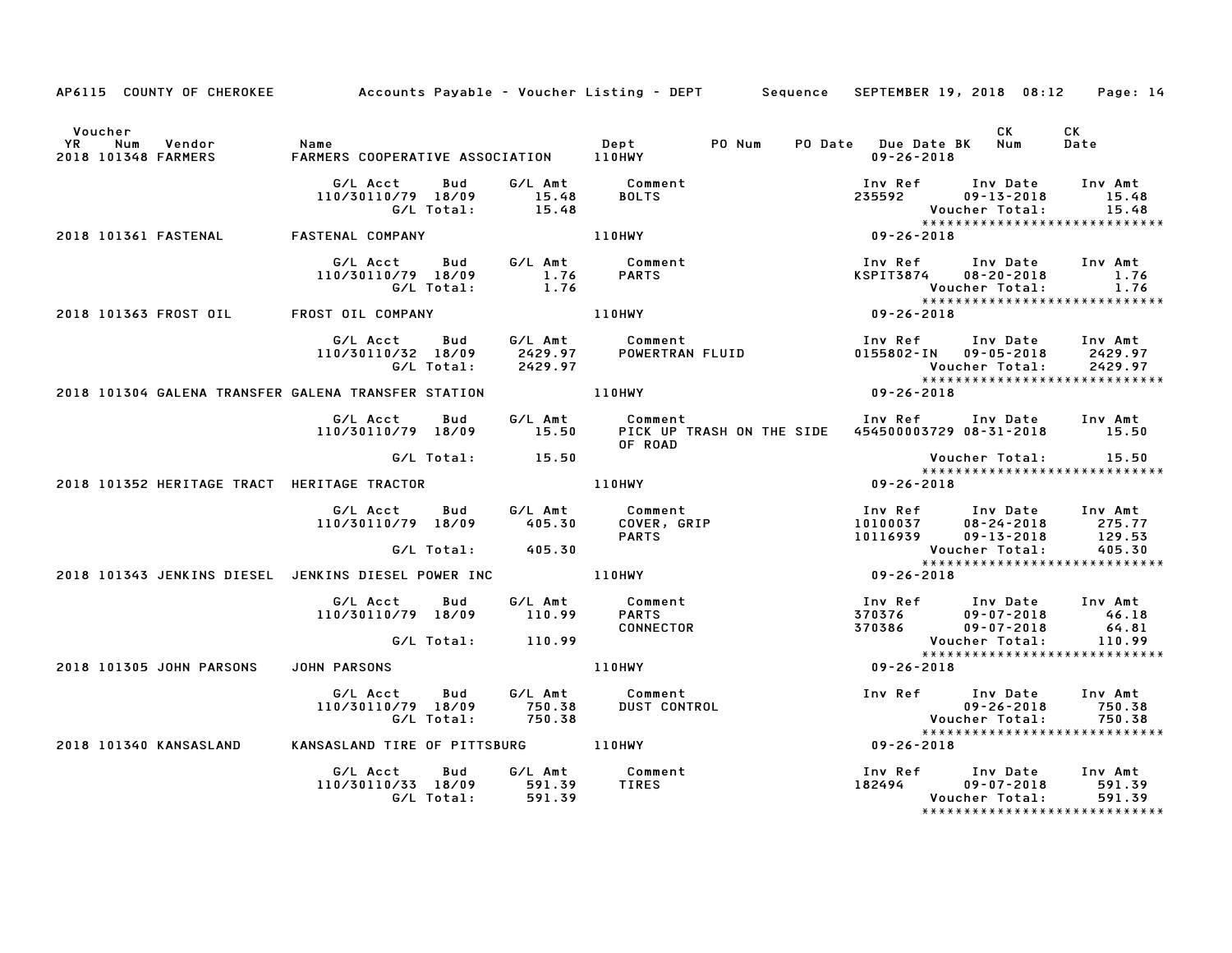| AP6115 COUNTY OF CHEROKEE Accounts Payable - Voucher Listing - DEPT Sequence |                                                                   |                      |                                                                                                                                                                                            |        | SEPTEMBER 19, 2018 08:12 Page: 15                                                                                               |                                                                                                                                                                                                                                                    |                                                                                                                    |
|------------------------------------------------------------------------------|-------------------------------------------------------------------|----------------------|--------------------------------------------------------------------------------------------------------------------------------------------------------------------------------------------|--------|---------------------------------------------------------------------------------------------------------------------------------|----------------------------------------------------------------------------------------------------------------------------------------------------------------------------------------------------------------------------------------------------|--------------------------------------------------------------------------------------------------------------------|
| Voucher<br><b>YR</b><br>Num<br>Vendor<br>2018 101350 KIRKLAND                | Name<br>KIRKLAND                                                  |                      | Dept<br>110HWY                                                                                                                                                                             | PO Num | PO Date Due Date BK Num<br>$09 - 26 - 2018$                                                                                     | CK                                                                                                                                                                                                                                                 | СK<br>Date                                                                                                         |
|                                                                              | G/L Acct<br>Bud<br>110/30110/79 18/09<br>G/L Total:               | 131.10<br>131.10     | G/L Amt Comment<br>131.10 OXYGEN                                                                                                                                                           |        | Inv Ref      Inv Date<br>363609                                                                                                 | $09 - 12 - 2018$<br>Voucher Total:                                                                                                                                                                                                                 | Inv Amt<br>131.10<br>131.10                                                                                        |
| 2018 101338 MFA OIL MFA OIL - NEOSHO 1055                                    |                                                                   |                      | 110HWY                                                                                                                                                                                     |        | ۷ου<br>:****<br>09-26-2018                                                                                                      |                                                                                                                                                                                                                                                    | *****************************                                                                                      |
|                                                                              | G/L Acct Bud G/L Amt Comment<br>110/30110/31 18/09 8302.56 DIESEL |                      |                                                                                                                                                                                            |        | Inv Ref<br>652274<br>652273<br>652272<br>652270<br>654074<br>657614<br>657233<br>657229<br>659961                               | Inv Date<br>$09 - 05 - 2018$<br>$09 - 05 - 2018$<br>$09 - 05 - 2018$<br>$09 - 05 - 2018$<br>$09 - 06 - 2018$<br>$09 - 10 - 2018$<br>$09 - 10 - 2018$<br>$09 - 10 - 2018$<br>$09 - 11 - 2018$                                                       | Inv Amt<br>163.19<br>724.23<br>690.83<br>767.32<br>709.35<br>1456.52<br>653.74<br>655.47<br>708.37                 |
|                                                                              | G/L Total: 8302.56                                                |                      |                                                                                                                                                                                            |        | 662299<br>667313                                                                                                                | $09 - 12 - 2018$<br>$09 - 17 - 2018$<br>Voucher Total:                                                                                                                                                                                             | 1031.23<br>742.31<br>8302.56                                                                                       |
|                                                                              |                                                                   |                      |                                                                                                                                                                                            |        |                                                                                                                                 |                                                                                                                                                                                                                                                    | *****************************                                                                                      |
| 2018 101369 MULBERRY                                                         | MULBERRY LIMESTONE QUARRY CO 110HWY                               |                      |                                                                                                                                                                                            |        | $09 - 26 - 2018$                                                                                                                |                                                                                                                                                                                                                                                    |                                                                                                                    |
|                                                                              | G/L Acct<br><b>Bud</b><br>110/30110/35 18/09<br>G/L Total:        | 13040.49<br>13040.49 | G/L Amt Comment<br>13040.49 AB3 ROCK<br>AB3 ROCK                                                                                                                                           |        | Inv Ref      Inv Date    Inv Amt<br>22366          08–31–2018     13040.49                                                      | Voucher Total: 13040.49                                                                                                                                                                                                                            | *****************************                                                                                      |
| 2018 101311 MUNICIPAL                                                        | MUNICIPAL INDUSTRIAL SUPPLY 110HWY                                |                      |                                                                                                                                                                                            |        | $09 - 26 - 2018$                                                                                                                |                                                                                                                                                                                                                                                    |                                                                                                                    |
|                                                                              | G/L Acct Bud<br>110/30110/79 18/09<br>G/L Total:                  | 3014.78<br>3014.78   | G/L Amt Comment<br><b>PARTS</b>                                                                                                                                                            |        | Inv Ref Inv Date Inv Amt<br>3001<br>09-05-2018 2995<br>:Voucher Total                                                           | -י-י--15-90<br>190-05-2018 09-05<br>:דר - ה-Total                                                                                                                                                                                                  | 582.64<br>2432.14<br>3014.78                                                                                       |
|                                                                              |                                                                   |                      |                                                                                                                                                                                            |        | Vou<br>* * * *<br>18 20 - 26 - 09                                                                                               |                                                                                                                                                                                                                                                    | *****************************                                                                                      |
| 2018 101325 NATALINIS NATALINI'S AUTOMOTIVE                                  |                                                                   |                      | 110HWY                                                                                                                                                                                     |        |                                                                                                                                 |                                                                                                                                                                                                                                                    |                                                                                                                    |
|                                                                              | G/L Acct<br><b>Bud</b><br>110/30110/79 18/09                      | 410.37               | G/L Amt Comment<br><b>BLADE</b><br>AIR FILTER<br>KEY<br>RADIATOR HOSE<br><b>HOSE END</b><br>OIL<br>AIR FILTER<br>AIR FILTER<br><b>GREASE GUN</b><br><b>PATCH</b><br>AIR FILTER<br>HOSE END |        | Inv Ref<br>680331<br>680777<br>680721<br>680715<br>680801<br>680879<br>680878<br>681119<br>681167<br>680969<br>681246<br>681312 | Inv Date<br>$09 - 06 - 2018$<br>$09 - 10 - 2018$<br>$09 - 10 - 2018$<br>$09 - 10 - 2018$<br>$09 - 10 - 2018$<br>$09 - 11 - 2018$<br>$09 - 11 - 2018$<br>$09 - 13 - 2018$<br>$09 - 13 - 2018$<br>$09 - 12 - 2018$<br>09-14-2018<br>$09 - 14 - 2018$ | Inv Amt<br>17.98<br>15.22<br>4.49<br>20.29<br>15.98<br>9.86<br>62.73<br>155.96<br>19.99<br>29.94<br>30.50<br>27.43 |
|                                                                              | G/L Total:                                                        | 410.37               |                                                                                                                                                                                            |        |                                                                                                                                 | Voucher Total:                                                                                                                                                                                                                                     | 410.37<br>*******************************                                                                          |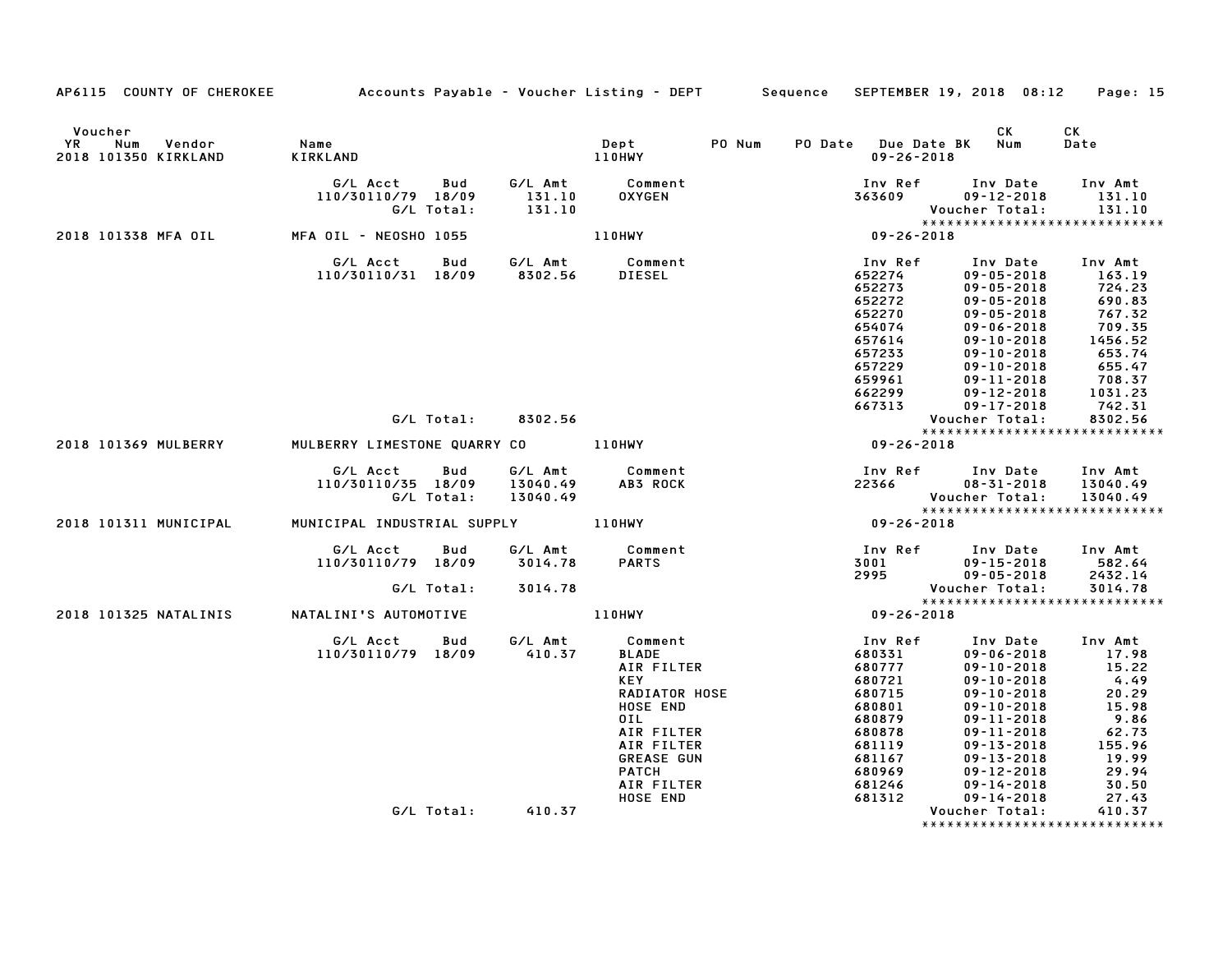|                                                                    |                                                                   |                  | AP6115 COUNTY OF CHEROKEE Accounts Payable – Voucher Listing – DEPT Sequence SEPTEMBER 19, 2018 08:12                                                                                                                   |                                                                              | Page: 16                                                                                                                    |
|--------------------------------------------------------------------|-------------------------------------------------------------------|------------------|-------------------------------------------------------------------------------------------------------------------------------------------------------------------------------------------------------------------------|------------------------------------------------------------------------------|-----------------------------------------------------------------------------------------------------------------------------|
| Voucher<br><b>YR</b><br>Num<br>Vendor<br>2018 101313 NATIONAL SIGN | Name                                                              |                  |                                                                                                                                                                                                                         | PO Date Due Date BK Num<br>$09 - 26 - 2018$                                  | CK<br>CK<br>Date                                                                                                            |
|                                                                    | 110/30110/37 18/09                                                |                  |                                                                                                                                                                                                                         | IN-187688                                                                    | Inv Ref Inv Date Inv Amt<br>09-13-2018<br>59.76<br>Voucher Total:<br>59.76                                                  |
| 2018 101334 PLATINUM PLUS PLATINUM PLUS                            |                                                                   |                  | 110HWY                                                                                                                                                                                                                  | $09 - 26 - 2018$                                                             | ******************************                                                                                              |
|                                                                    | G/L Acct Bud<br>110/30110/79 18/09                                |                  | G/L Amt Comment<br><b>CLEANER</b>                                                                                                                                                                                       | 1nv Ref 1nv Date Ir<br>08-22-2018<br>Voucher Total:<br>********************* | Inv Ref Inv Date Inv Amt<br>$08 - 22 - 2018$ 350.00<br>350.00                                                               |
| 2018 101367 POWERPLAN POWERPLAN                                    |                                                                   |                  | 110HWY                                                                                                                                                                                                                  |                                                                              | ******************************                                                                                              |
|                                                                    | G/L Acct Bud<br>110/30110/79 18/09<br>G/L Total:                  | 130.81<br>130.81 | G/L Amt Comment<br>SEAL                                                                                                                                                                                                 |                                                                              | Inv Ref Inv Date Inv Amt<br>1012967 08-31-2018 130.81<br>130.81                                                             |
| 2018 101337 PRIER PRIER TIRE SUPPLY INC 110HWY                     |                                                                   |                  |                                                                                                                                                                                                                         |                                                                              | Voucher Total: 130.81<br>******************************<br>09-26-2018                                                       |
|                                                                    |                                                                   |                  | G/L Acct Bud G/L Amt Comment Inv Ref Inv Date Inv Amt<br>110/30110/79 18/09 483.48 COUNTERACT BALANCING BEEDS 0081870–IN 09–11–2018 483.48<br>6/L Total: 483.48 COUNTERACT BALANCING BEEDS 0081870–IN 09–11–2018 483.48 |                                                                              |                                                                                                                             |
| 2018 101356 PURCELL PURCELL TIRE & RUBBER COMPANY 110HWY           |                                                                   |                  |                                                                                                                                                                                                                         | $09 - 26 - 2018$                                                             |                                                                                                                             |
|                                                                    | G/L Acct Bud<br>110/30110/33 18/09 1098.00<br>G/L Total:          | 1098.00          | G/L Amt Comment<br><b>TIRES</b>                                                                                                                                                                                         | 2626285 09-11-2018<br>Voucher Total:<br>******************                   | Inv Ref Inv Date Inv Amt<br>اس المساحد وسطح 1110 1114 112626149<br>2626222 109-07-2018 633.00<br>2626285 109-11-2018 190.00 |
| 2018 101345 RIVERTON BLDG                                          | RIVERTON BUILDING SUPPLY INC 110HWY                               |                  |                                                                                                                                                                                                                         |                                                                              |                                                                                                                             |
|                                                                    | G/L Acct Bud<br>110/30110/79 18/09 45.00<br>G/L Total: 45.00      |                  | G/L Amt Comment<br>PIPE                                                                                                                                                                                                 |                                                                              | Inv Ref Inv Date Inv Amt                                                                                                    |
| 2018 101317 S & J S & J WELDING SHOP                               |                                                                   | <b>110HWY</b>    |                                                                                                                                                                                                                         | $09 - 26 - 2018$                                                             |                                                                                                                             |
|                                                                    | G/L Acct Bud<br>110/30110/79 18/09<br>G/L Total:                  | 130.00<br>130.00 | G/L Amt Comment<br>130.00 COUPLER                                                                                                                                                                                       | Inv Ref Inv Date<br>09-14-2018<br>Voucher Total:<br>***************          | Inv Ref Inv Date Inv Amt<br>130.00<br>130.00<br>*****************************                                               |
| 2018 101349 SAFETY                                                 | SAFETY FIRST SUPPLY CO LLC <b>110HWY</b>                          |                  |                                                                                                                                                                                                                         | $09 - 26 - 2018$                                                             |                                                                                                                             |
|                                                                    | G/L Acct<br>Bud<br>110/30110/79 18/09 370.75<br>G/L Total: 370.75 |                  |                                                                                                                                                                                                                         |                                                                              | Voucher Total:<br>370.75<br>*****************************                                                                   |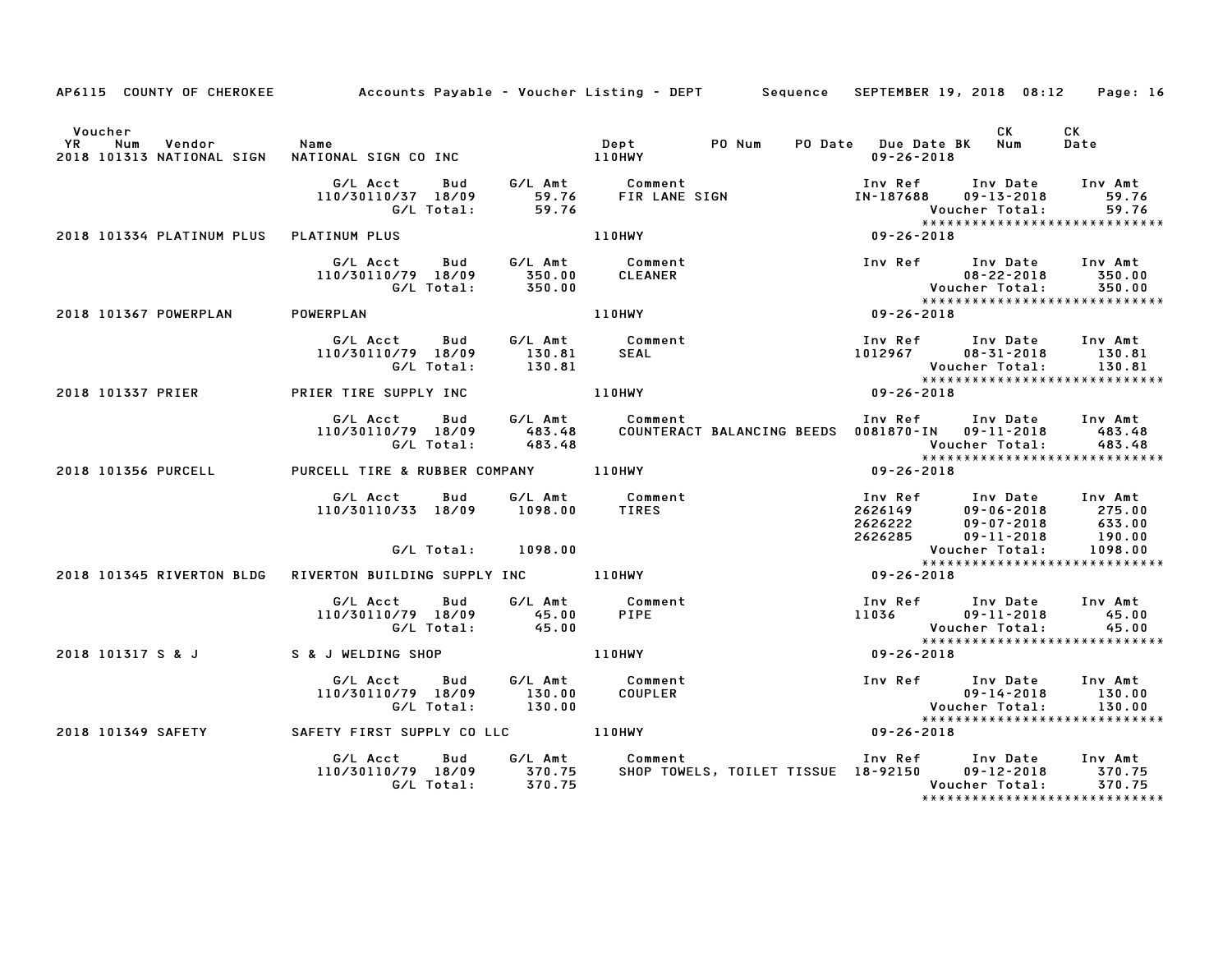| AP6115 COUNTY OF CHEROKEE                                   |                                                      |                   |                               | Accounts Payable – Voucher Listing – DEPT         Sequence                                                        |                                                   | SEPTEMBER 19, 2018 08:12                                                                                             | Page: 17                                            |
|-------------------------------------------------------------|------------------------------------------------------|-------------------|-------------------------------|-------------------------------------------------------------------------------------------------------------------|---------------------------------------------------|----------------------------------------------------------------------------------------------------------------------|-----------------------------------------------------|
| Voucher<br>YR<br>Num<br>Vendor<br>2018 101370 SCHREINER, L  | Name<br>LOUIS W SCHREINER                            |                   |                               | CK<br>CK<br>Dept<br>PO Num<br>110HWY                                                                              | PO Date<br><b>Due Date BK</b><br>$09 - 26 - 2018$ | Num                                                                                                                  | Date                                                |
|                                                             | G/L Acct<br>110/30110/79 18/09                       | Bud<br>G/L Total: | G/L Amt<br>50.00<br>50.00     | Comment<br>SAFETY MEETING                                                                                         | Inv Ref                                           | Inv Date<br>$09 - 26 - 2018$<br>Voucher Total:<br>*****************************                                      | Inv Amt<br>50.00<br>50.00                           |
| 2018 101316 TEETER'S                                        | TEETER'S ASPHALT & MATERIALS                         |                   |                               | 110HWY                                                                                                            | $09 - 26 - 2018$                                  |                                                                                                                      |                                                     |
|                                                             | G/L Acct<br>110/30110/34 18/09                       | Bud<br>G/L Total: | G/L Amt<br>1144.17<br>1144.17 | Comment<br>$C-MIX$                                                                                                | Inv Ref<br>7290                                   | Inv Date<br>$09 - 14 - 2018$<br>Voucher Total:<br>*****************************                                      | Inv Amt<br>1144.17<br>1144.17                       |
| 2018 101366 VIA CHRISTI OCC VIA CHRISTI OCCUPATIONAL HEALTH |                                                      |                   |                               | <b>110HWY</b>                                                                                                     | $09 - 26 - 2018$                                  |                                                                                                                      |                                                     |
|                                                             | G/L Acct<br>110/30110/89 18/09                       | Bud<br>G/L Total: | G/L Amt<br>257.00<br>257.00   | Comment<br>DOT RANDOMS                                                                                            | Inv Ref<br>7117                                   | Inv Date<br>$09 - 04 - 2018$<br>Voucher Total:<br>******************************                                     | Inv Amt<br>257.00<br>257.00                         |
|                                                             |                                                      |                   |                               |                                                                                                                   |                                                   | DEPT<br>Total:                                                                                                       | 37187.69                                            |
| 2018 101328 BAXTER                                          | CITY OF BAXTER SPRINGS                               |                   |                               | 140HEALTH                                                                                                         | $09 - 26 - 2018$                                  |                                                                                                                      |                                                     |
|                                                             | G/L Acct<br>140/30140/87 18/09                       | Bud               | G/L Amt<br>20.00              | Comment<br>WIC PROGRAM<br><b>BUILDING RENTAL</b><br>SEPT 5 & 6                                                    | Inv Ref                                           | Inv Date                                                                                                             | Inv Amt                                             |
|                                                             |                                                      | G/L Total:        | 20.00                         |                                                                                                                   |                                                   | $09 - 17 - 2018$<br>Voucher Total:                                                                                   | 20.00<br>20.00                                      |
| 2018 101327 CARDMEMBER                                      | CHASE CARD SERVICES                                  |                   |                               | 140HEALTH                                                                                                         | $09 - 26 - 2018$                                  | *****************************                                                                                        |                                                     |
|                                                             | G/L Acct<br>140/30140/73 18/09<br>140/30140/21 18/09 | Bud               | G/L Amt<br>149.78<br>364.84   | Comment<br><b>HEALTH DEPT</b><br><b>ACCT</b>                                                                      | Inv Ref                                           | Inv Date                                                                                                             | Inv Amt                                             |
|                                                             |                                                      |                   |                               | <b>HILTON GARDEN INN</b><br>HILTON GARDEN INN<br>LONGHORN<br>IN DIGITAL WAVE<br><b>BLUEDOG INK</b><br>WALMART.COM |                                                   | $09 - 12 - 2018$<br>$09 - 12 - 2018$<br>$09 - 11 - 2018$<br>$09 - 04 - 2018$<br>$09 - 11 - 2018$<br>$09 - 14 - 2018$ | 9.70<br>110.97<br>29.11<br>36.00<br>280.89<br>47.95 |
|                                                             |                                                      | G/L Total:        | 514.62                        |                                                                                                                   |                                                   | Voucher Total:                                                                                                       | 514.62                                              |
| 2018 101401 CHEROKEE NEWS                                   | CHEROKEE COUNTY NEWS-ADVOCATE                        |                   |                               | 140HEALTH                                                                                                         | $09 - 26 - 2018$                                  | *****************************                                                                                        |                                                     |
|                                                             | G/L Acct<br>140/30140/75 18/09                       | Bud               | G/L Amt<br>39.20              | Comment<br><b>HEALTH DEPT</b>                                                                                     | Inv Ref                                           | Inv Date                                                                                                             | Inv Amt                                             |
|                                                             |                                                      |                   |                               | NURSE ADVERTISEMENT                                                                                               | 18487                                             | $08 - 08 - 2018$<br>$08 - 15 - 2018$                                                                                 | 19.60<br>19.60                                      |
|                                                             |                                                      | G/L Total:        | 39.20                         |                                                                                                                   |                                                   | Voucher Total:<br>*****************                                                                                  | 39.20<br>************                               |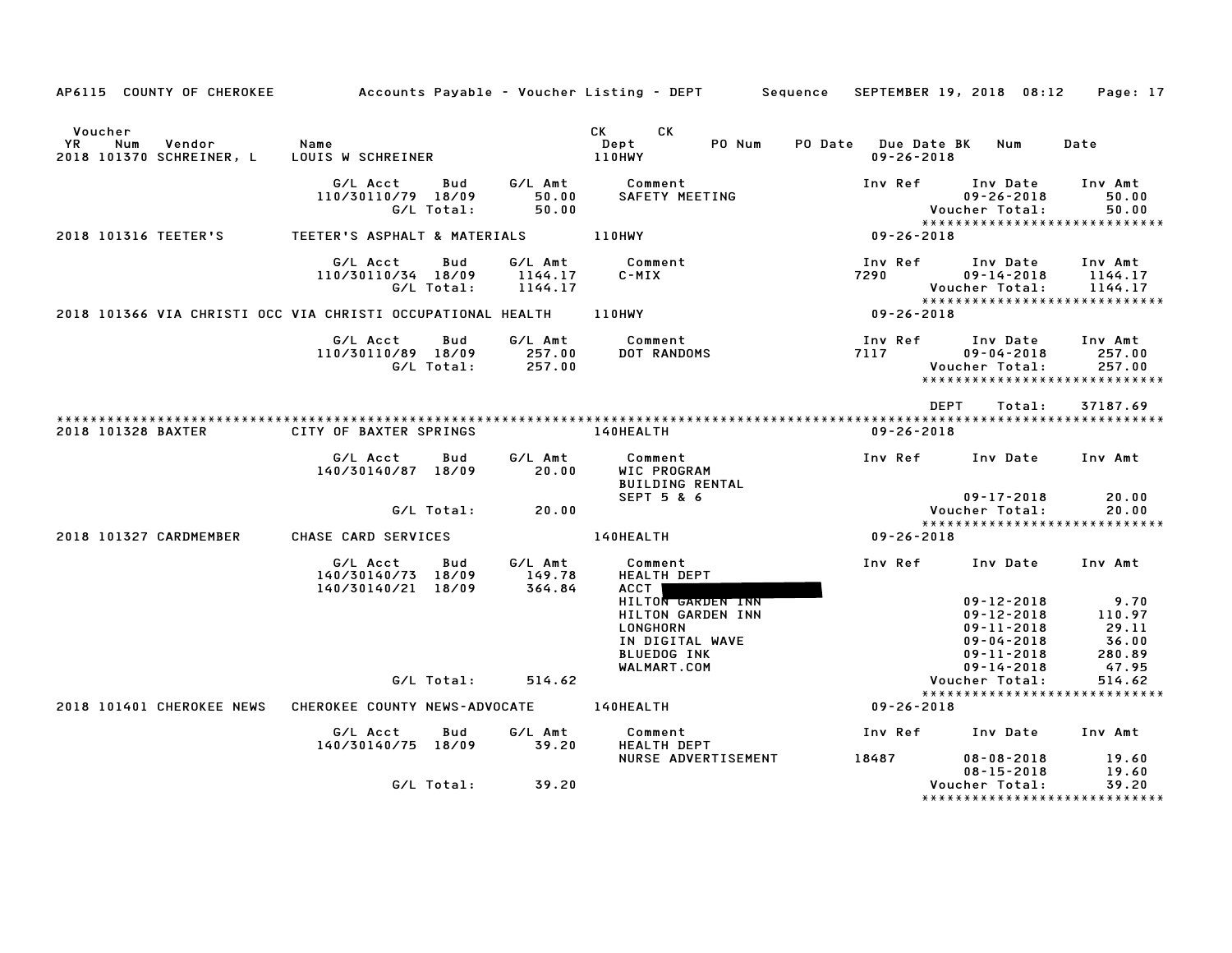|                                                            |                                |                   |                           | AP6115 COUNTY OF CHEROKEE Accounts Payable - Voucher Listing - DEPT Sequence |                                             | SEPTEMBER 19, 2018 08:12                               | Page: 18                  |
|------------------------------------------------------------|--------------------------------|-------------------|---------------------------|------------------------------------------------------------------------------|---------------------------------------------|--------------------------------------------------------|---------------------------|
| Voucher                                                    |                                |                   |                           | PO Num                                                                       | PO Date Due Date BK Num<br>$09 - 26 - 2018$ | CK                                                     | СK<br>Date                |
|                                                            | G/L Acct<br>140/30140/82 18/09 | Bud               | G/L Amt<br>441.03         | Comment<br>WIC PROGRAM                                                       |                                             | Inv Ref Inv Date                                       | Inv Amt                   |
|                                                            |                                | G/L Total:        | 441.03                    | CONTRACTED SERVICES                                                          |                                             | 09-13-2018<br>Voucher Total:                           | 441.03<br>441.03          |
| 2018 101329 ELLIOTT, B BETHA K ELLIOTT                     |                                |                   |                           | 140HEALTH                                                                    | $09 - 26 - 2018$                            | *****************************                          |                           |
|                                                            | G/L Acct<br>140/30140/73 18/09 | Bud               | G/L Amt<br>169.80         | Comment<br>MILEAGE<br>AUG 18 - SEPT 17                                       |                                             | Inv Ref Inv Date Inv Amt                               | 160.23                    |
|                                                            |                                | G/L Total:        | 169.80                    | REIMB/MEAL                                                                   |                                             | Voucher Total:<br>*****************************        | 9.57<br>169.80            |
| 2018 101330 FIRST CHRISTIAN FIRST CHRISTIAN CHURCH PARSONS |                                |                   |                           | 140HEALTH                                                                    | $09 - 26 - 2018$                            |                                                        |                           |
|                                                            | G/L Acct<br>140/30140/87 18/09 | Bud               | G/L Amt<br>375.00         | Comment<br>WIC PROGRAM                                                       |                                             | Inv Ref Inv Date Inv Amt                               |                           |
|                                                            |                                |                   |                           | <b>BUILDING RENTAL</b><br>SEPT 11, 12, 18, 26, 27                            |                                             | $09 - 17 - 2018$                                       | 375.00                    |
| 2018 101403 FOUR STATE PRIN FOUR STATE PRINTING            |                                | G/L Total:        | 375.00                    | 140HEALTH                                                                    | 09-26-2018                                  | Voucher Total:<br>*****************************        | 375.00                    |
|                                                            |                                |                   |                           |                                                                              |                                             |                                                        |                           |
|                                                            | G/L Acct<br>140/30140/21 18/09 | Bud               | G/L Amt<br>9.73           | Comment<br><b>HEALTH DEPT</b>                                                |                                             | Inv Ref Inv Date Inv Amt                               |                           |
|                                                            |                                | G/L Total:        | 9.73                      | SHIPPING/KHEL                                                                |                                             | $09 - 17 - 2018$<br>Voucher Total:                     | 9.73<br>9.73              |
|                                                            |                                |                   |                           |                                                                              |                                             | *****************************                          |                           |
| 2018 101332 GALENA                                         | CITY OF GALENA                 |                   |                           | 140HEALTH                                                                    | 09-26-2018                                  |                                                        |                           |
|                                                            | G/L Acct<br>140/30140/87 18/09 | Bud               | G/L Amt<br>20.00          | Comment<br>WIC PROGRAM                                                       |                                             | Inv Ref Inv Date Inv Amt                               |                           |
|                                                            |                                |                   |                           | <b>BUILDING RENTALL</b><br>SEPT 19 & 25                                      |                                             | $09 - 17 - 2018$                                       | 20.00                     |
|                                                            |                                | G/L Total:        | 20.00                     |                                                                              |                                             | Voucher Total:<br>******************************       | 20.00                     |
| 2018 101333 GOOD NEWS                                      | <b>GOOD NEWS</b>               |                   |                           | 140HEALTH                                                                    | $09 - 26 - 2018$                            |                                                        |                           |
|                                                            | G/L Acct<br>140/30140/75 18/09 | Bud<br>G/L Total: | G/L Amt<br>58.00<br>58.00 | Comment<br>POSITION ADVERTISEMENT                                            | 28696                                       | Inv Ref Inv Date<br>$08 - 29 - 2018$<br>Voucher Total: | Inv Amt<br>58.00<br>58.00 |
| 2018 101339 MANZER FAMILY                                  | MANZER FAMILY MEDICINE         |                   |                           | 140HEALTH                                                                    | 09-26-2018                                  | *****************************                          |                           |
|                                                            | G/L Acct<br>140/30140/82 18/09 | Bud               | G/L Amt<br>100.00         | Comment<br><b>HEALTH DEPT</b>                                                |                                             | Inv Ref Inv Date Inv Amt                               |                           |
|                                                            |                                |                   |                           | CONTRACTED SERVICES<br><b>SEPT 2018</b>                                      |                                             | $09 - 17 - 2018$                                       | 100.00                    |
|                                                            |                                | G/L Total:        | 100.00                    |                                                                              |                                             | Voucher Total:<br>******************************       | 100.00                    |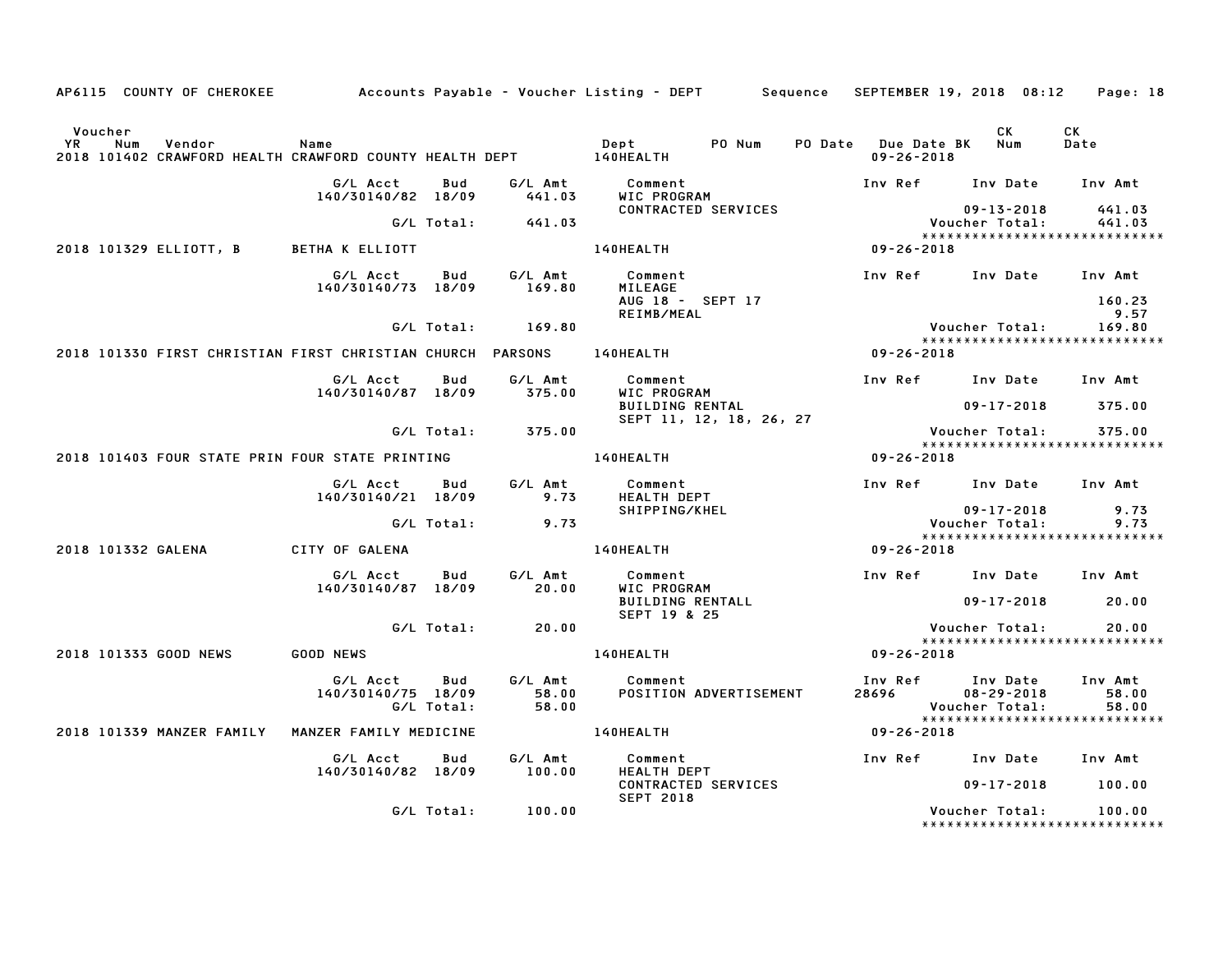| AP6115 COUNTY OF CHEROKEE                              |                                                      |                                    | Accounts Payable – Voucher Listing – DEPT         Sequence   SEPTEMBER 19, 2018  08:12     Page: 19                                                                                                                                                                 |                                         |                                                |                                                 |
|--------------------------------------------------------|------------------------------------------------------|------------------------------------|---------------------------------------------------------------------------------------------------------------------------------------------------------------------------------------------------------------------------------------------------------------------|-----------------------------------------|------------------------------------------------|-------------------------------------------------|
| Voucher<br>YR<br>Num<br>Vendor<br>2018 101404 MCCARTYS | Name<br>MCCARTY'S                                    |                                    | CK and the set of the set of the set of the set of the set of the set of the set of the set of the set of the set of the set of the set of the set of the set of the set of the set of the set of the set of the set of the se<br>CK<br>PO Num<br>Dept<br>140HEALTH | PO Date Due Date BK<br>$09 - 26 - 2018$ | Num                                            | Date                                            |
|                                                        | G/L Acct<br>140/30140/21 18/09                       | G/L Amt<br>Bud<br>35.35            | Comment<br>HEALTH DEPT                                                                                                                                                                                                                                              | Inv Ref                                 | Inv Date                                       | Inv Amt                                         |
|                                                        | G/L Total:                                           | 35.35                              | FOLDERS, LABELS                                                                                                                                                                                                                                                     | 01326200                                | $09 - 17 - 2018$<br>Voucher Total:             | 35.35<br>35.35                                  |
| 2018 101341 MEDICAL WASTE                              | MEDICAL WASTE SERVICES                               |                                    | 140HEALTH                                                                                                                                                                                                                                                           | $09 - 26 - 2018$                        |                                                | *****************************                   |
|                                                        | G/L Acct<br>140/30140/82 18/09                       | G/L Amt<br>Bud<br>99.00            | Comment<br>HEALTH DEPT                                                                                                                                                                                                                                              | Inv Ref                                 | Inv Date Inv Amt                               |                                                 |
|                                                        | G/L Total:                                           | 99.00                              | MO BIOHAZARD WASTE DISPOSAL W11079                                                                                                                                                                                                                                  |                                         | 09-13-2018<br>Voucher Total:                   | 99.00<br>99.00<br>***************************** |
| 2018 101342 OSWEGO CHURCH                              | <b>OSWEGO CHRISTIAN CHURCH</b>                       |                                    | 140HEALTH                                                                                                                                                                                                                                                           | $09 - 26 - 2018$                        |                                                |                                                 |
|                                                        | G/L Acct<br>140/30140/87 18/09                       | Bud<br>G/L Amt<br>100.00           | Comment<br>WIC PROGRAM                                                                                                                                                                                                                                              | Inv Ref Inv Date                        |                                                | Inv Amt                                         |
|                                                        |                                                      |                                    | <b>BUILDING RENTAL</b><br>SEPT 13                                                                                                                                                                                                                                   |                                         | $09 - 17 - 2018$                               | 100.00                                          |
|                                                        | G/L Total:                                           | 100.00                             |                                                                                                                                                                                                                                                                     |                                         | Voucher Total:                                 | 100.00<br>******************************        |
| 2018 101344 VERIZON                                    | VERIZON WIRELESS                                     |                                    | <b>140HEALTH</b>                                                                                                                                                                                                                                                    | 09-26-2018                              |                                                |                                                 |
|                                                        | G/L Acct<br>140/30140/72 18/09                       | Bud<br>G/L Amt<br>79.71            | Comment<br><b>HEALTH DEPT</b>                                                                                                                                                                                                                                       | Inv Ref                                 | Inv Date                                       | Inv Amt                                         |
|                                                        | G/L Total:                                           | 79.71                              | ACCT 587034926-00001                                                                                                                                                                                                                                                | 9814546641                              | $09 - 12 - 2018$<br>Voucher Total:             | 79.71<br>79.71<br>***************************** |
|                                                        |                                                      |                                    |                                                                                                                                                                                                                                                                     | <b>DEPT</b>                             | Total:                                         | 2061.44                                         |
| 2018 101428 COMMERCE VISA COMMERCE BANK                |                                                      |                                    | 160ELECT                                                                                                                                                                                                                                                            | $09 - 26 - 2018$                        |                                                |                                                 |
|                                                        | G/L Acct<br>160/30160/81 18/09<br>160/30160/23 18/09 | Bud<br>G/L Amt<br>18.95<br>63.20   | Comment<br>ACCT<br>PAULA R CHENEY                                                                                                                                                                                                                                   | Inv Ref                                 | Inv Date                                       | Inv Amt                                         |
|                                                        |                                                      |                                    | <b>USPS</b><br>ACCT<br>JACQUE DELMONT                                                                                                                                                                                                                               |                                         | $09 - 04 - 2018$                               | 18.95                                           |
|                                                        |                                                      |                                    | <b>SUBWAY</b><br><b>CASEYS</b>                                                                                                                                                                                                                                      |                                         | $08 - 07 - 2018$<br>$08 - 07 - 2018$           | 32.70<br>30.50                                  |
|                                                        | G/L Total:                                           | 82.15                              |                                                                                                                                                                                                                                                                     |                                         | Voucher Total:                                 | 82.15                                           |
| 2018 101429 EDMONDSON, R                               | RODNEY D EDMONDSON                                   |                                    | 160ELECT                                                                                                                                                                                                                                                            | $09 - 26 - 2018$                        |                                                | *****************************                   |
|                                                        | G/L Acct<br>160/30160/73 18/09<br>G/L Total:         | Bud<br>G/L Amt<br>117.18<br>117.18 | Comment<br>MILEAGE, IOLA ABSTRACT                                                                                                                                                                                                                                   | Inv Ref                                 | Inv Date<br>$09 - 17 - 2018$<br>Voucher Total: | Inv Amt<br>117.18<br>117.18                     |

\*\*\*\*\*\*\*\*\*\*\*\*\*\*\*\*\*\*\*\*\*\*\*\*\*\*\*\*\*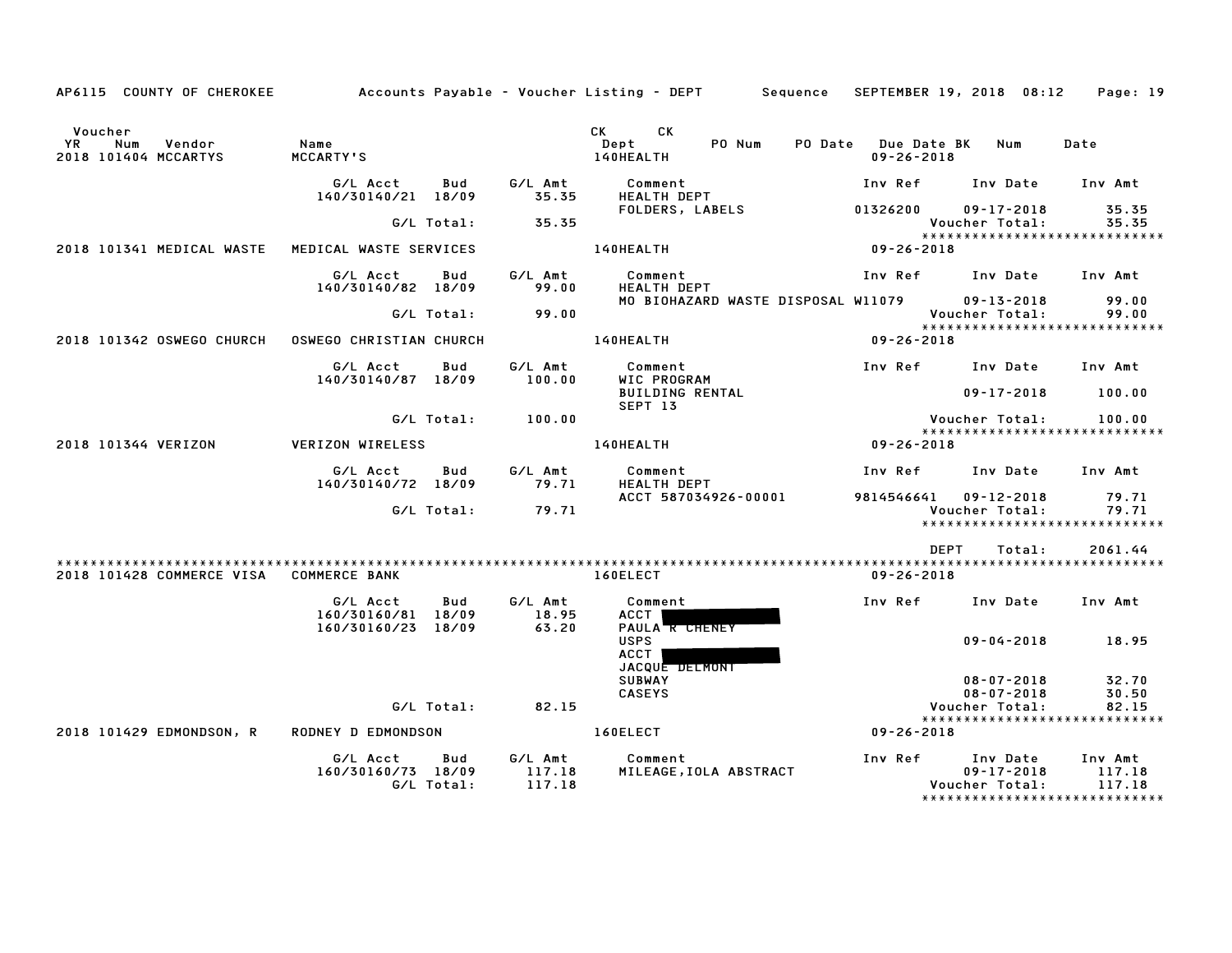| AP6115 COUNTY OF CHEROKEE                                   |                                                     |                                   | Accounts Payable – Voucher Listing – DEPT         Sequence | SEPTEMBER 19, 2018 08:12                |                                                              | Page: 20                                                           |
|-------------------------------------------------------------|-----------------------------------------------------|-----------------------------------|------------------------------------------------------------|-----------------------------------------|--------------------------------------------------------------|--------------------------------------------------------------------|
| Voucher<br>YR<br>Num<br>Vendor<br>2018 101430 ELECT SYSTEMS | Name<br>ELECTION SYSTEMS & SOFTWARE                 |                                   | PO Num<br>Dept<br>160ELECT                                 | PO Date Due Date BK<br>$09 - 26 - 2018$ | CK<br>Num                                                    | СK<br>Date                                                         |
|                                                             | G/L Acct<br>Bud<br>160/30160/79 18/09<br>G/L Total: | G/L Amt<br>4525.00<br>4525.00     | Comment<br>SITE SUPPORT                                    | Inv Ref<br>1058872                      | Inv Date<br>$08 - 31 - 2018$<br>Voucher Total:               | Inv Amt<br>4525.00<br>4525.00<br>*****************************     |
| 2018 101376 B&B BRIDGE                                      | <b>B &amp; B BRIDGE COMPANY</b>                     |                                   | 190BRIDGE                                                  | <b>DEPT</b><br>$09 - 26 - 2018$         | Total:                                                       | 4724.33                                                            |
|                                                             | G/L Acct<br>Bud<br>190/30190/89 18/09<br>G/L Total: | G/L Amt<br>195268.70<br>195268.70 | Comment<br>5TH STREET WIDENING                             | Inv Ref<br>11KA-4148-01 08-31-2018      | Inv Date<br>Voucher Total:                                   | Inv Amt<br>195268.70<br>195268.70<br>***************************** |
| 2018 101434 AT&T 5001                                       | AT&T                                                |                                   | 224911                                                     | DEPT<br>$09 - 26 - 2018$                | Total:                                                       | 195268.70                                                          |
|                                                             | G/L Acct<br>Bud<br>224/31224/01<br>G/L Total:       | G/L Amt<br>1054.83<br>1054.83     | Comment<br>ACCT 316 140 9942 098 7<br>316 140 2371 911 6   | Inv Ref                                 | Inv Date<br>$09 - 01 - 2018$<br>09-01-2018<br>Voucher Total: | Inv Amt<br>855.70<br>199.13<br>1054.83                             |
| 2018 101435 CENTURYLINK2961 CENTURYLINK                     |                                                     |                                   | 224911                                                     | 09-26-2018                              |                                                              | *****************************                                      |
|                                                             | G/L Acct<br>Bud<br>224/31224/01<br>G/L Total:       | G/L Amt<br>1173.82<br>1173.82     | Comment<br>ACCT 313409961                                  | Inv Ref                                 | Inv Date<br>$08 - 25 - 2018$<br>Voucher Total:               | Inv Amt<br>1173.82<br>1173.82<br>*****************************     |
| 2018 101436 CENTURYLINK4305 CENTURYLINK                     |                                                     |                                   | 224911                                                     | 09-26-2018                              |                                                              |                                                                    |
|                                                             | G/L Acct<br>Bud<br>224/31224/01<br>G/L Total:       | G/L Amt<br>306.25<br>306.25       | Comment<br><b>CUSTOMER 2C257200</b>                        | Inv Ref<br>\$082800841 08-28-2018       | Inv Date<br>Voucher Total:                                   | Inv Amt<br>306.25<br>306.25<br>*****************************       |
| 2018 101437 COL TEL                                         | COLUMBUS TELEPHONE COMPANY                          |                                   | 224911                                                     | 09-26-2018                              |                                                              |                                                                    |
|                                                             | G/L Acct<br>Bud<br>224/31224/01                     | G/L Amt<br>1408.09                | Comment<br><b>ACCT 166</b><br>173                          | Inv Ref                                 | Inv Date<br>$09 - 01 - 2018$<br>$09 - 01 - 2018$             | Inv Amt<br>901.37<br>506.72                                        |
|                                                             | G/L Total:                                          | 1408.09                           |                                                            |                                         | Voucher Total:                                               | 1408.09<br>*****************************                           |
| 2018 101438 PSTC                                            | PUBLIC SAFETY TRAINING CONSULTANTS 224911           |                                   |                                                            | 09-26-2018                              |                                                              |                                                                    |
|                                                             | G/L Acct<br>Bud<br>224/31224/01                     | G/L Amt<br>1554.00                | Comment<br>ACTIVE SHOOTER CLASS<br>CTO WORKSHOP            | Inv Ref Inv Date<br>20782               | $08 - 27 - 2018$                                             | Inv Amt<br>1554.00                                                 |
|                                                             | G/L Total:                                          | 1554.00                           |                                                            |                                         | Voucher Total:                                               | 1554.00<br>*****************************                           |
|                                                             |                                                     |                                   |                                                            | DEPT                                    | Total:                                                       | 5496.99                                                            |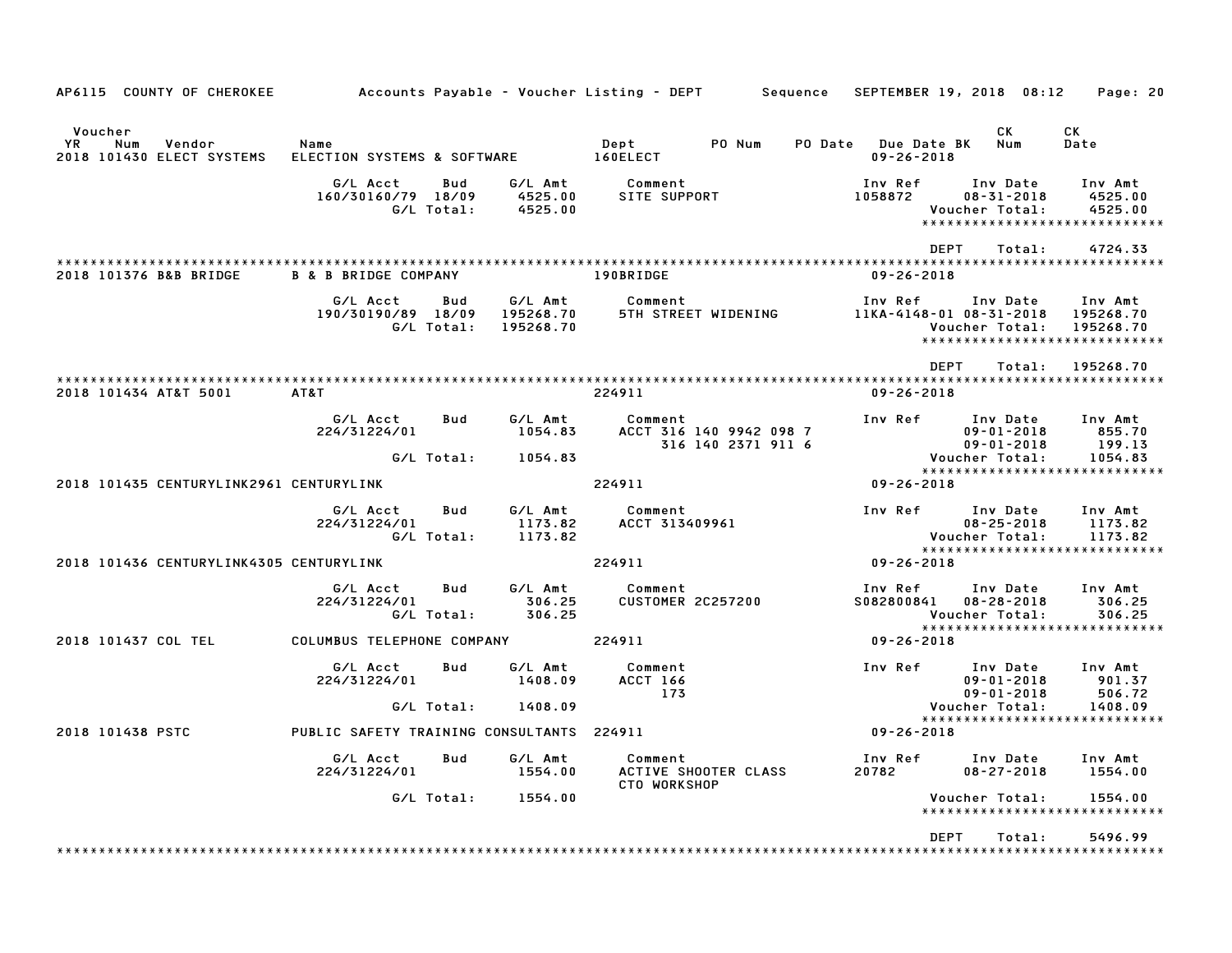| Voucher<br>YR<br>Num<br>Vendor<br>2018 101318 COMMERCE VISA | Name<br><b>COMMERCE BANK</b>                                      |                            | СK<br>CK<br>Dept<br>PO Num<br>PO Date<br><b>230APP</b> | Due Date BK<br>$09 - 26 - 2018$ | Num                                  | Date            |
|-------------------------------------------------------------|-------------------------------------------------------------------|----------------------------|--------------------------------------------------------|---------------------------------|--------------------------------------|-----------------|
|                                                             | G/L Acct<br>Bud<br>18/09<br>230/30230/23                          | G/L Amt<br>76.61<br>277.47 | Comment<br><b>ACCT</b>                                 | Inv Ref                         | Inv Date                             | Inv Amt         |
|                                                             | 230/30230/77<br>18/09<br>18/09<br>230/30230/29                    | 7.50                       | <b>MARK HIXON</b><br><b>RAY AND STEVES</b>             |                                 | $08 - 21 - 2018$                     | 5.00            |
|                                                             | 230/30230/81<br>18/09                                             | 5.00                       | <b>TARGET</b>                                          |                                 | $08 - 22 - 2018$                     | 7.50            |
|                                                             |                                                                   |                            | <b>BRICKTOWN BREWERY</b>                               |                                 | $08 - 22 - 2018$                     | 18.27           |
|                                                             |                                                                   |                            | LOS COCOS MEXICAN                                      |                                 | $08 - 24 - 2018$                     | 11.21           |
|                                                             |                                                                   |                            | COMFORT SUITES AIRPORT                                 |                                 | $08 - 24 - 2018$                     | 209.22          |
|                                                             |                                                                   |                            | EL PUEBLITOS                                           |                                 | $08 - 27 - 2018$                     | 18.60           |
|                                                             |                                                                   |                            | TURBO BAR AND GRILL                                    |                                 | $08 - 27 - 2018$                     | 28.53           |
|                                                             |                                                                   |                            | MICROTEL INN                                           |                                 | $08 - 28 - 2018$                     | 68.25           |
|                                                             | G/L Total:                                                        | 366.58                     |                                                        |                                 | Voucher Total:                       | 366.58          |
| 2018 101319 COMMERCE VISA                                   | <b>COMMERCE BANK</b>                                              |                            | <b>230APP</b>                                          | $09 - 26 - 2018$                | *****************************        |                 |
|                                                             |                                                                   |                            |                                                        |                                 |                                      |                 |
|                                                             | G/L Acct<br>Bud<br>230/30230/30<br>18/09<br>230/30230/23<br>18/09 | G/L Amt<br>31.07<br>113.61 | Comment<br>ACCT<br>ASHLEY KNIGHT                       | Inv Ref                         | Inv Date                             | Inv Amt         |
|                                                             |                                                                   |                            | SHELL OIL                                              |                                 | $08 - 05 - 2018$                     | 31.07           |
|                                                             |                                                                   |                            | <b>STARBUCKS</b>                                       |                                 | $08 - 06 - 2018$                     | 10.99           |
|                                                             |                                                                   |                            | <b>SLIM CHICKENS</b>                                   |                                 | $08 - 06 - 2018$                     | 7.76            |
|                                                             |                                                                   |                            | JIMMY JOHNS                                            |                                 | $08 - 06 - 2018$                     | 14.74           |
|                                                             |                                                                   |                            | CAPITOL SMOKEHOUSE                                     |                                 | $08 - 07 - 2018$                     | 11.63           |
|                                                             |                                                                   |                            | MEXICO CHIQUITO                                        |                                 | $08 - 07 - 2018$                     | 8.87            |
|                                                             |                                                                   |                            | <b>STARBUCKS</b>                                       |                                 | $08 - 07 - 2018$                     | 8.49            |
|                                                             |                                                                   |                            | SQ*TAE                                                 |                                 | $08 - 08 - 2018$                     | 15.21           |
|                                                             |                                                                   |                            | <b>STARBUCKS</b>                                       |                                 | $08 - 08 - 2018$                     | 10.10           |
|                                                             |                                                                   |                            | <b>SLIM CHICKENS</b>                                   |                                 | $08 - 08 - 2018$                     | 10.52           |
|                                                             | G/L Total:                                                        | 144.68                     | SQ*TAE                                                 |                                 | $08 - 09 - 2018$<br>Voucher Total:   | 15.30<br>144.68 |
|                                                             |                                                                   |                            |                                                        |                                 | *****************************        |                 |
| 2018 101320 COMMERCE VISA                                   | <b>COMMERCE BANK</b>                                              |                            | <b>230APP</b>                                          | $09 - 26 - 2018$                |                                      |                 |
|                                                             | G/L Acct<br>Bud                                                   | G/L Amt                    | Comment                                                | Inv Ref                         | Inv Date                             | Inv Amt         |
|                                                             | 230/30230/30<br>18/09                                             | 20.81                      | <b>ACCT</b>                                            |                                 |                                      |                 |
|                                                             | 230/30230/77<br>18/09                                             | 425.50                     | ASHLEY KNIGHT                                          |                                 |                                      |                 |
|                                                             | 230/30230/23<br>18/09                                             | 42.72                      | <b>TEXAS ROADHOUSE</b>                                 |                                 | $08 - 09 - 2018$                     | 15.08           |
|                                                             |                                                                   |                            | <b>STARBUCKS</b><br><b>KFC</b>                         |                                 | $08 - 09 - 2018$<br>$08 - 10 - 2018$ | 10.10<br>9.05   |
|                                                             |                                                                   |                            | <b>STARBUCKS</b>                                       |                                 | $08 - 10 - 2018$                     | 8.49            |
|                                                             |                                                                   |                            | WINGATE BY WYNDHAM                                     |                                 | $08 - 10 - 2018$                     | 425.50          |
|                                                             |                                                                   |                            | SUPERSTOP CLARKSVILLE                                  |                                 | $08 - 10 - 2018$                     | 20.81           |
|                                                             | G/L Total:                                                        | 489.03                     |                                                        |                                 | Voucher Total:                       | 489.03          |
|                                                             |                                                                   |                            |                                                        |                                 | *****************************        |                 |
| 2018 101321 KCAA                                            | <b>KCAA EDUCATION FUND</b>                                        |                            | <b>230APP</b>                                          | $09 - 26 - 2018$                |                                      |                 |
|                                                             | G/L Acct<br>Bud                                                   | G/L Amt                    | Comment                                                | Inv Ref                         | Inv Date                             | Inv Amt         |
|                                                             | 230/30230/88 18/09                                                | 100.00                     | ORION CO LAND WORKSHOP                                 | R24728                          | $07 - 10 - 2018$                     | 100.00          |
|                                                             | G/L Total:                                                        | 100.00                     |                                                        |                                 | Voucher Total:                       | 100.00          |
|                                                             |                                                                   |                            |                                                        |                                 | *****************************        |                 |
|                                                             |                                                                   |                            |                                                        |                                 | <b>DEPT</b><br>Total:                | 1100.29         |
|                                                             |                                                                   |                            |                                                        |                                 |                                      |                 |
|                                                             |                                                                   |                            |                                                        |                                 |                                      |                 |

AP6115 COUNTY OF CHEROKEE Accounts Payable - Voucher Listing - DEPT Sequence SEPTEMBER 19, 2018 08:12 Page: 21